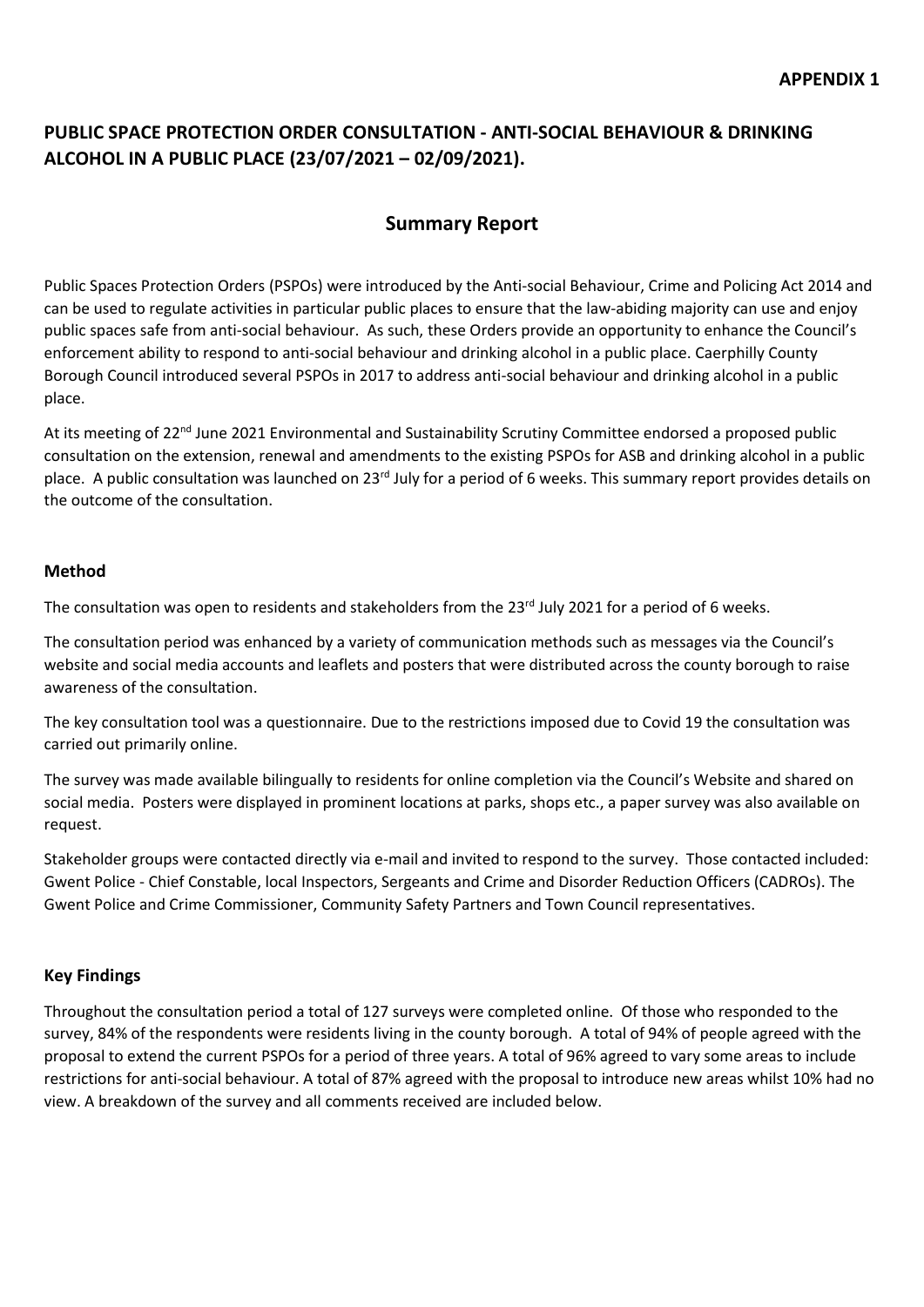#### **Breakdown of Replies**

Of the 127 respondents to the survey, 126 replied in the medium of English and 1 in the medium of Welsh.

|                | <b>Responses</b> | #   | %     |
|----------------|------------------|-----|-------|
| <b>English</b> |                  | 126 | 99.21 |
| Welsh          |                  | 1   | 0.79  |
|                |                  | 127 |       |

#### **Question 1**

Of the 127 respondents, 107 are residents of the county borough, 3 represent a business within the borough, 5 are elected members of CCBC, 5 represent a charity or organisation and 7 did not fit these categories.

| I am completing this survey:             | H   | %     |
|------------------------------------------|-----|-------|
| <b>Resident of the County Borough</b>    | 107 | 84.25 |
| <b>Businessperson</b>                    | 3   | 2.36  |
| <b>Elected member</b>                    | 5   | 3.94  |
| Representative of a charity/organisation | 5   | 3.94  |
| <b>Other</b>                             | 7   | 5.51  |

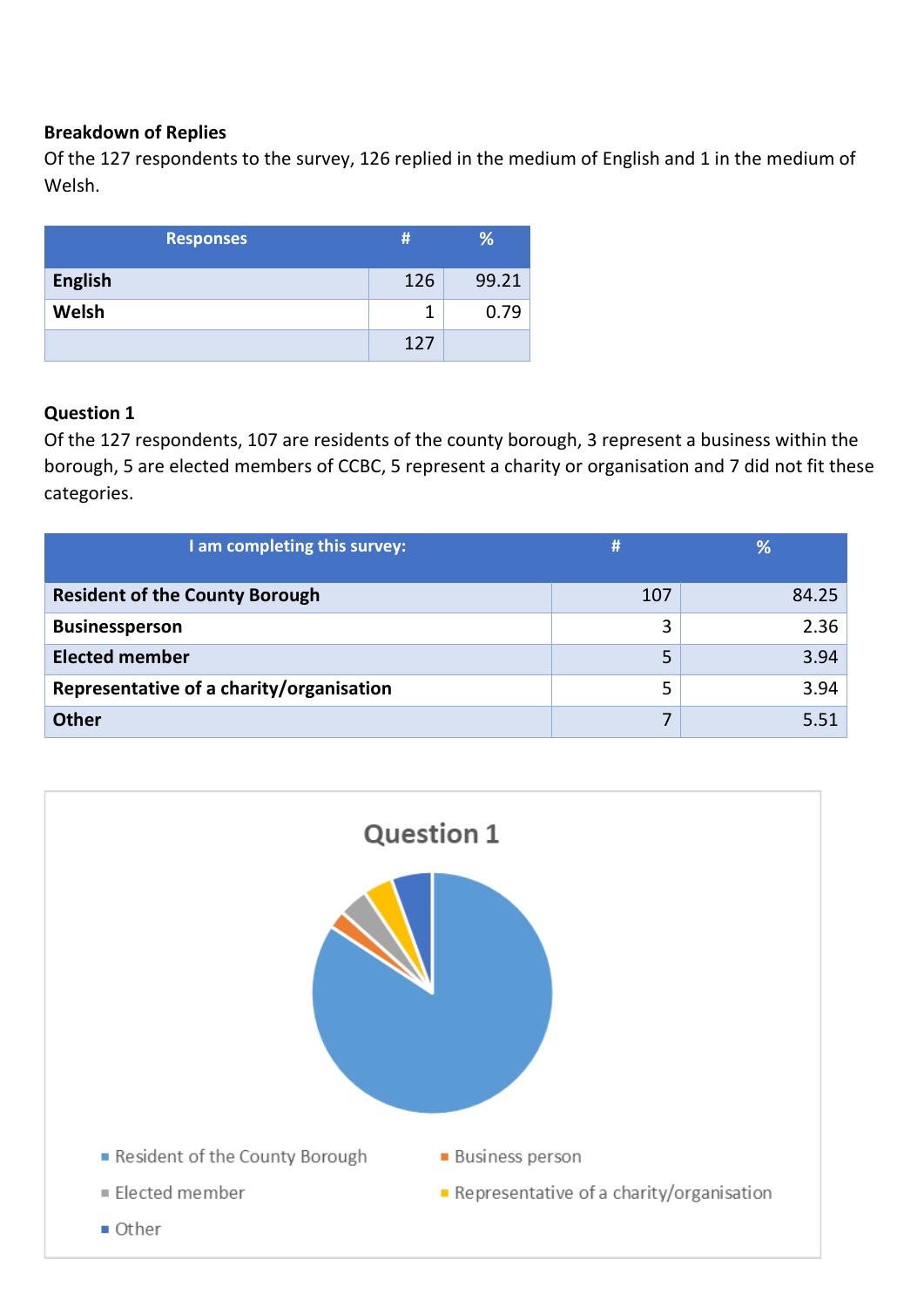## **Question 2 Postcode – Aligned with comments**

### **Question 3**

Of the 127 respondents, 120 agree with the proposal to extend the existing PSPOs, 3 disagree and 4 have no view on the proposal.

| Do you agree or disagree with the proposal to extend the<br>existing PSPOs relating to anti-social behaviour at bus<br>stations, bus shelters, bus stops and the Passenger Bridge<br>and Train Station at Caerphilly for a further 3 years? | Ħ   | %     |
|---------------------------------------------------------------------------------------------------------------------------------------------------------------------------------------------------------------------------------------------|-----|-------|
| Agree                                                                                                                                                                                                                                       | 120 | 94.49 |
| <b>Disagree</b>                                                                                                                                                                                                                             | 3   | 2.36  |
| No view on the proposal                                                                                                                                                                                                                     | 4   | 3.15  |

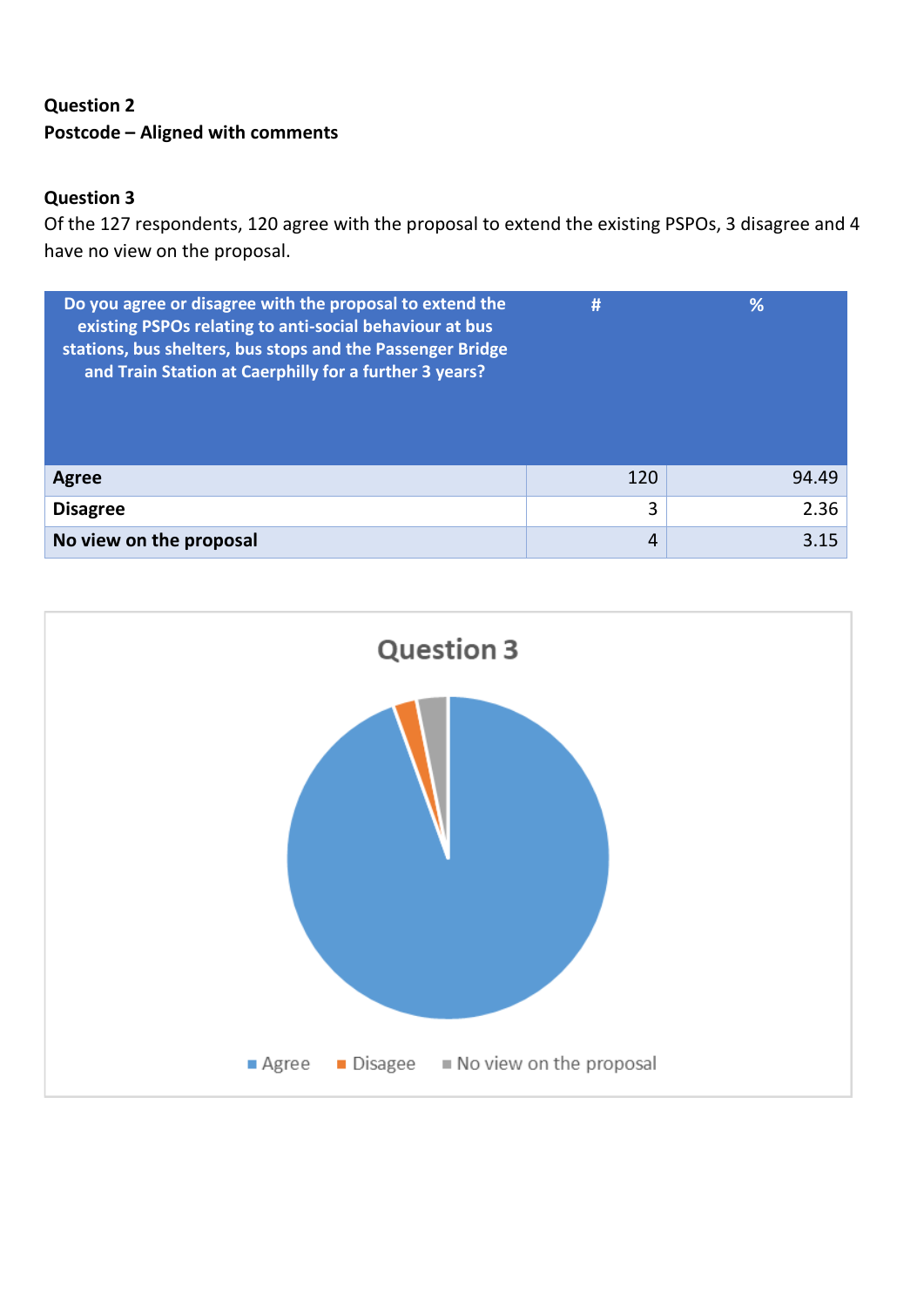### **Question 4 – Comments \*only postcodes providing a comment listed**

| Cf82 8fr           | To feel safer as my children grow old enough to use them independently                                                                                                                                                                                                                                                                                                                  |
|--------------------|-----------------------------------------------------------------------------------------------------------------------------------------------------------------------------------------------------------------------------------------------------------------------------------------------------------------------------------------------------------------------------------------|
| <b>NP12 3st</b>    | This is necessary for public safety and reassurance.                                                                                                                                                                                                                                                                                                                                    |
| <b>NP122hl</b>     | This will help eliminate intimidating circumstances                                                                                                                                                                                                                                                                                                                                     |
| Cf82 8aw           | Makes people feel safer when using public transport.                                                                                                                                                                                                                                                                                                                                    |
| <b>NP12</b><br>2QE | the issues still remain                                                                                                                                                                                                                                                                                                                                                                 |
| cf81 8ja           | young people are congregating to drink in these areas and this is causing a nuisance to the<br>residents there is also a lot of litter and fire risks                                                                                                                                                                                                                                   |
| <b>CF82 7FN</b>    | ASB complaints are continuously reported around these locations and the PSP's allow<br>Police and CCBC staff to enforce as and when is necessary.                                                                                                                                                                                                                                       |
| <b>CF82 7FN</b>    | The bus stations, bus shelters and bus stops are a frequent issue for ASB and persons<br>congregating. The PSPO's allow the Police and CCBC staff to continue to tackle the<br>problems.                                                                                                                                                                                                |
| <b>CF82 7FE</b>    | With such a large number of anti-social Behaviour in Ystrad Mynach and the very little<br>response from both the council and police any extra extension to these orders should be<br>passed. and then followed up by both the council and police using these powers to stop all<br>the anti - social behaviour.                                                                         |
| <b>CF83 3PU</b>    | All of the above passenger transport locations suffer from ASB extending the PSPO's will<br>give the appropriate agencies the power to deal with those causing ASB and also act as a<br>deterrent.                                                                                                                                                                                      |
| <b>CF83 2AZ</b>    | A tougher approach needs to be taken with anti social behaviour, which appears to be on<br>the increase                                                                                                                                                                                                                                                                                 |
| <b>CF83 3SJ</b>    | No resident of Caerphilly should feel they need to avoid an area due to antisocial<br>behaviour                                                                                                                                                                                                                                                                                         |
| Cf831fw            | Hopefully it will make it safer for people as long as its enforced                                                                                                                                                                                                                                                                                                                      |
| Cf831fy            | Caerphilly Town centre and Dafydd Williams Park are becoming a no go area for residents.<br>The abuse we are having to put up with, the drunken behaviour and drug taking is not<br>acceptable. I'm sick to death of having to smell the smoking of pot on our streets and<br>public area's. The area opposite sports direct is a place to openly buy and make their joints<br>of weed. |
| <b>Cf83 1sl</b>    | To make/keep area safe for all                                                                                                                                                                                                                                                                                                                                                          |
| <b>Cf83 1jt</b>    | I'm sick of seeing kids drinking, smoking drugs openly in these areas. These are areas that<br>need to be kept safe f                                                                                                                                                                                                                                                                   |
| Cf831hs            | There are continuous problems in certain areas so I would welcome this extension.                                                                                                                                                                                                                                                                                                       |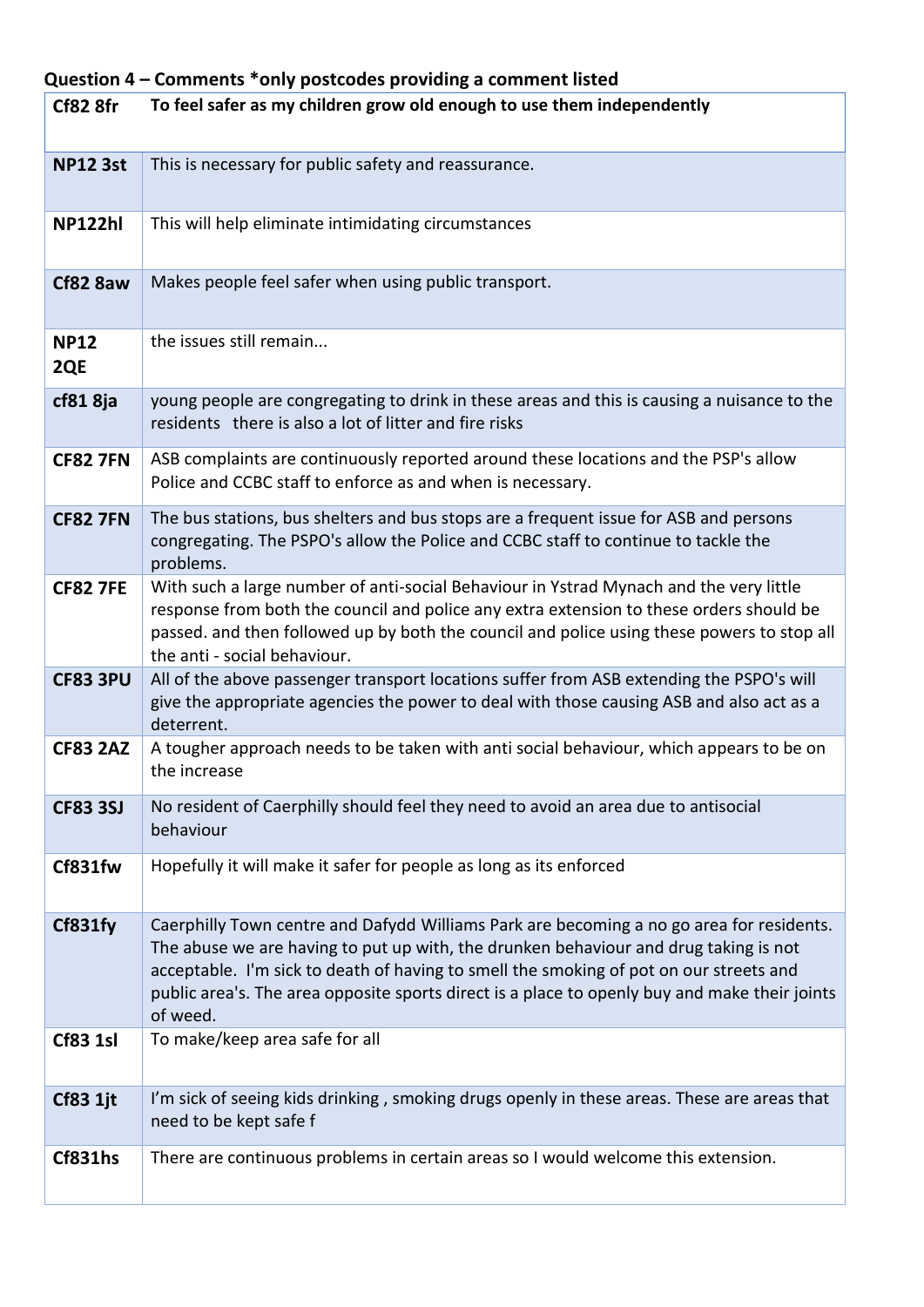| cf838pe            | why not allow people shelter from the rain if they behave                                                                                                                                                                                                                           |
|--------------------|-------------------------------------------------------------------------------------------------------------------------------------------------------------------------------------------------------------------------------------------------------------------------------------|
| <b>CF83 1JQ</b>    | I am the owner of AVIARY located at 42 Cardiff Road and the antisocial behaviour at the<br>public areas outside my premises is disgusting. Constant drunk people fighting and dealing<br>drugs.                                                                                     |
| Cf831te            | Happy                                                                                                                                                                                                                                                                               |
| <b>NP23</b><br>7SU | Offences have occurred in train and bus stations.                                                                                                                                                                                                                                   |
| <b>NP22 5JZ</b>    | Gangs of youths gathering seems to lead to ASB                                                                                                                                                                                                                                      |
| <b>CF81 9PH</b>    | I feel intimidated by the crowds of youths at the railway station and other areas and hate<br>the mess they leave behind                                                                                                                                                            |
| <b>NP12</b><br>0DA | The majority of these are things which no one should really be doing anyway.                                                                                                                                                                                                        |
| Np225dj            | Asb is rife in these areas making it feel unsafe for decent hardworking people,<br>Litter mess and filth is not what I want to see                                                                                                                                                  |
| Np225lq            | It says Caerphilly I live in rhymney and I hope the proposal is meant for up here too as it's<br>getting out of hand                                                                                                                                                                |
| <b>NP24</b><br>6AY | Whilst the problem has not gone away having measures as this in place is to a tool to<br>tackling issues provided the resources are available with respective agencies to enforce<br>them.                                                                                          |
| <b>NP24</b><br>6AY | Areas across the Upper Rhymney Valley are blighted by anti social behaviour, much of this<br>is fuelled by alcohol. PSPO's are an added tool for the Police and CCBC Wardens to deal<br>with this behaviour which has an adverse impact on the quality of life for local residents. |
| <b>CF831SF</b>     | agree that all reasonable action should be taken to reduce anti social behaviour in the<br>area. This appears to be a proportionate use of council powers to reduce anti social<br>behaviour.                                                                                       |
| Np22 5nb           | The children are drunk in the nights causing you to be afraid to walk up the high street.<br>They keep kicking the door to my property at stupid times throughout the night and just<br>shout abuse                                                                                 |
| cf818xf            | prevention and reduction in crime and disorder to provide community reassurance                                                                                                                                                                                                     |
| <b>CF83 3AY</b>    | I agree with extending the existing PSBOs as I believe it helps reduce anti-social behaviour,<br>it also helps residents feel safer when outdoors within the Caerphilly area.                                                                                                       |
| Cf83 4bg           | There has been several incidents over the last few months and I think this needs to be<br>brought in                                                                                                                                                                                |
| <b>Cf83 4bs</b>    | If people continue to act up its needed.                                                                                                                                                                                                                                            |
| Cf819dz            | It will allow other residents to feel safe in these areas.                                                                                                                                                                                                                          |
| cf83 3bb           | to prevent antisocial behaviour                                                                                                                                                                                                                                                     |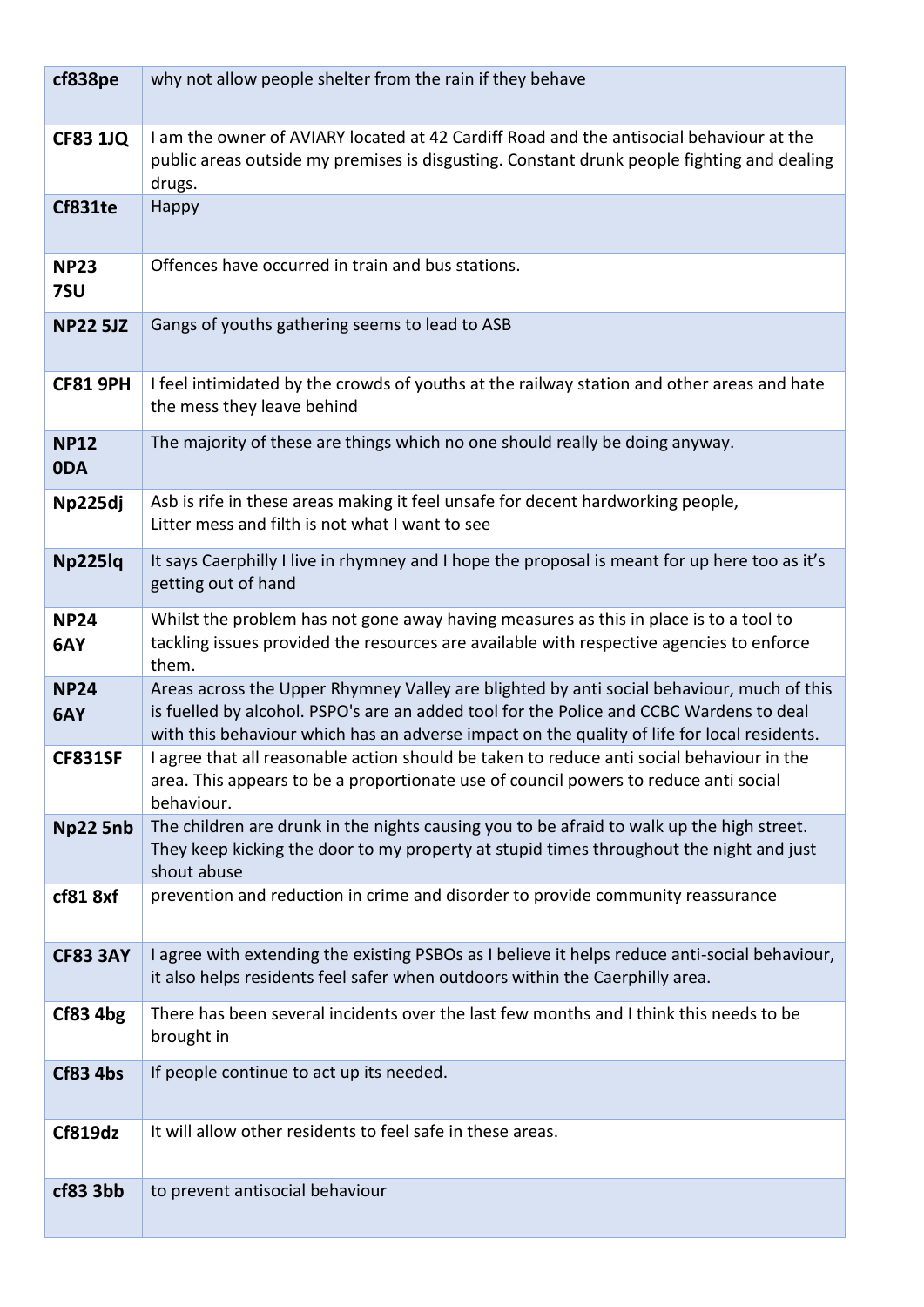| cf83 3bx           | There should be no anti social behaviour anywhere in a public space                                                                                                                              |
|--------------------|--------------------------------------------------------------------------------------------------------------------------------------------------------------------------------------------------|
| <b>CF832NU</b>     | For good social behaviour                                                                                                                                                                        |
| cf838db            | Sonmething ahs to be done to reduce the ASB                                                                                                                                                      |
| Cf83 4ep           | Need to be kept as crime is hitting a high<br>With more youngsters getting into trouble                                                                                                          |
| <b>CF82 8FS</b>    | Young people have been allowed to get away with bad behaviour and no consequences<br>for too long.                                                                                               |
| cf831ax            | This behaviour stops me from going out                                                                                                                                                           |
| Cf83 2qr           | I believe anti social behaviour needs more control. Especially near the Energlyn train<br>station and the car park and nearby wooded area.                                                       |
| <b>Cf83 3nu</b>    | Too many young people causing social piblems locally                                                                                                                                             |
| <b>CF83 4BJ</b>    | Makes the train station and surrounding area a safer place for the public.                                                                                                                       |
| <b>CF834AZ</b>     | Groups hanging around can be threatening                                                                                                                                                         |
| <b>Cf83 2tp</b>    | Extend it by all means but has it worked in the past? Probably not. Question is at what<br>cost? and will it be worth it?                                                                        |
| <b>CF81 8QP</b>    | OUR TOWN CENTRES ARE NO GO AREAS ON WEEK ENDS                                                                                                                                                    |
| <b>Np22 5df</b>    | People should feel safe when using public transport, people hanging around in groups at<br>bus stops can be intimidating                                                                         |
| <b>NP11 7PF</b>    | Too many youngsters hanging around                                                                                                                                                               |
| <b>NP12</b><br>3QW | To keep the general public safe.                                                                                                                                                                 |
| <b>CF83 2DD</b>    | We have had trouble on the playing field Castell Maen estate also I see various drink and<br>drug taking at the back of the travel lodge on the Castell Maen estate.                             |
| <b>NP11 6EP</b>    | Make places safer particularly for women                                                                                                                                                         |
| <b>Np117at</b>     | I understand with the pandemic children have been kept in but now lockdown is over they<br>are out of control. It desperately needs addressing and policing.                                     |
| <b>NP225LP</b>     | I don't live in Caerphilly so doesn't affect me                                                                                                                                                  |
| Np115gy            | I don't agree that you have to give your name to any authorised person unless it is a valid<br>reason or that to be told to leave an area if the person is not doing any harm to anybody<br>else |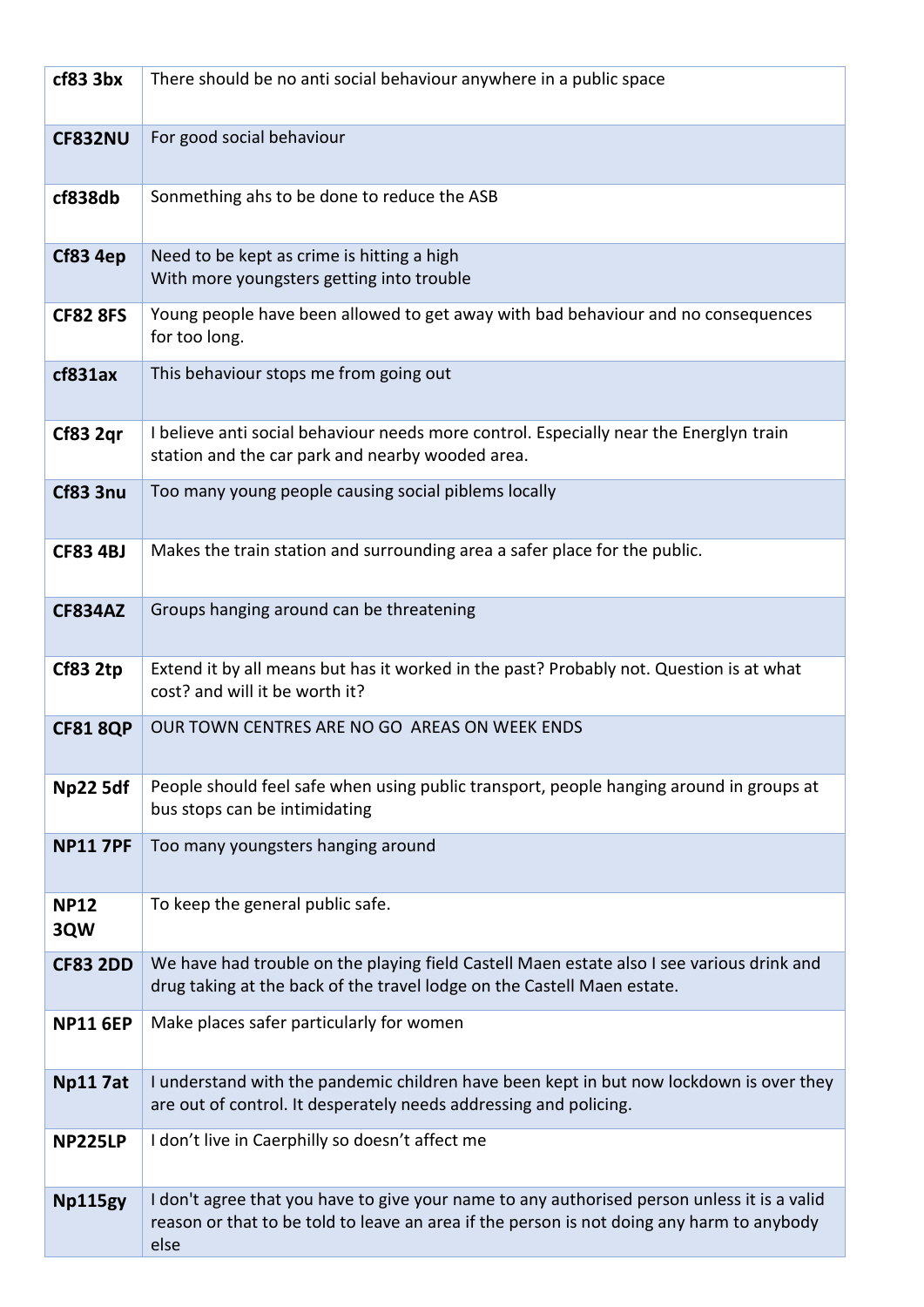| Cf827rb            | Hengoed Railway station is plagued by antisocial behaviour, from mid afternoons<br>onwards. There is drug use, underage drinking, littering, vandalism and generally<br>intimidating behaviour on a regular basis                                                                                |
|--------------------|--------------------------------------------------------------------------------------------------------------------------------------------------------------------------------------------------------------------------------------------------------------------------------------------------|
| <b>Cf83 3RT</b>    | Want to feel safe whilst travelling at any time of the day and not threatened by people<br>lottering especially now covid exists.                                                                                                                                                                |
| <b>NP12 3LD</b>    | This will be better for safety in all aspects                                                                                                                                                                                                                                                    |
| <b>NP12</b><br>3AE | This proposal is reasonable and can only mean that the areas mentioned above are more<br>inviting and safer to those who wish to use the services that it is there to serve.                                                                                                                     |
| <b>NP12</b><br>1GW | There should be zero tolerance to drinking alcohol in public places as described. I leads to<br>public disorder and is intimidating for the general public. CCBC should take a lead on this<br>issue and the legislation should be there so that affective action can be taken when<br>required. |
| <b>NP115FA</b>     | We need real presence in Newbridge especially on the weekend. 12 & 13 year olds are<br>congregating in large numbers. They have attacked a resident of ebbw view terrace and<br>recently one Friday afternoon abused a lady who was in a mobility chair until she cried.                         |
| <b>Cf82 7ds</b>    | Helps prevent anti social behaviour and keep areas safe for all members if the community                                                                                                                                                                                                         |
| <b>Cf83 1bb</b>    | This remains a problem                                                                                                                                                                                                                                                                           |
| Np12 3rf           | So that goes facilities can be used without fear of ASB                                                                                                                                                                                                                                          |
| np113hz            | anti social getting worst                                                                                                                                                                                                                                                                        |
| Cf831ax            | The impact of this behaviour is having a detrimental effect on residents                                                                                                                                                                                                                         |
| <b>CF83 3FZ</b>    | Caerphilly has become an anti social place. I do not feel safe at any time of day in<br>caerphilly                                                                                                                                                                                               |

## **Question 5**

Of the 127 respondents, 120 agree with the proposal to extend the existing PSPOs to control drinking alcohol in a public place for a further 3 years, 4 disagree and 3 have no view on the proposal.

| Do you agree or disagree with this proposal to extend the<br>existing PSPOs to control drinking alcohol in a public place<br>for a further 3 years? | #   |       |
|-----------------------------------------------------------------------------------------------------------------------------------------------------|-----|-------|
| Agree                                                                                                                                               | 120 | 94.49 |
| <b>Disagree</b>                                                                                                                                     | 4   | 3.15  |
| No view on the proposal                                                                                                                             | 3   | 2.36  |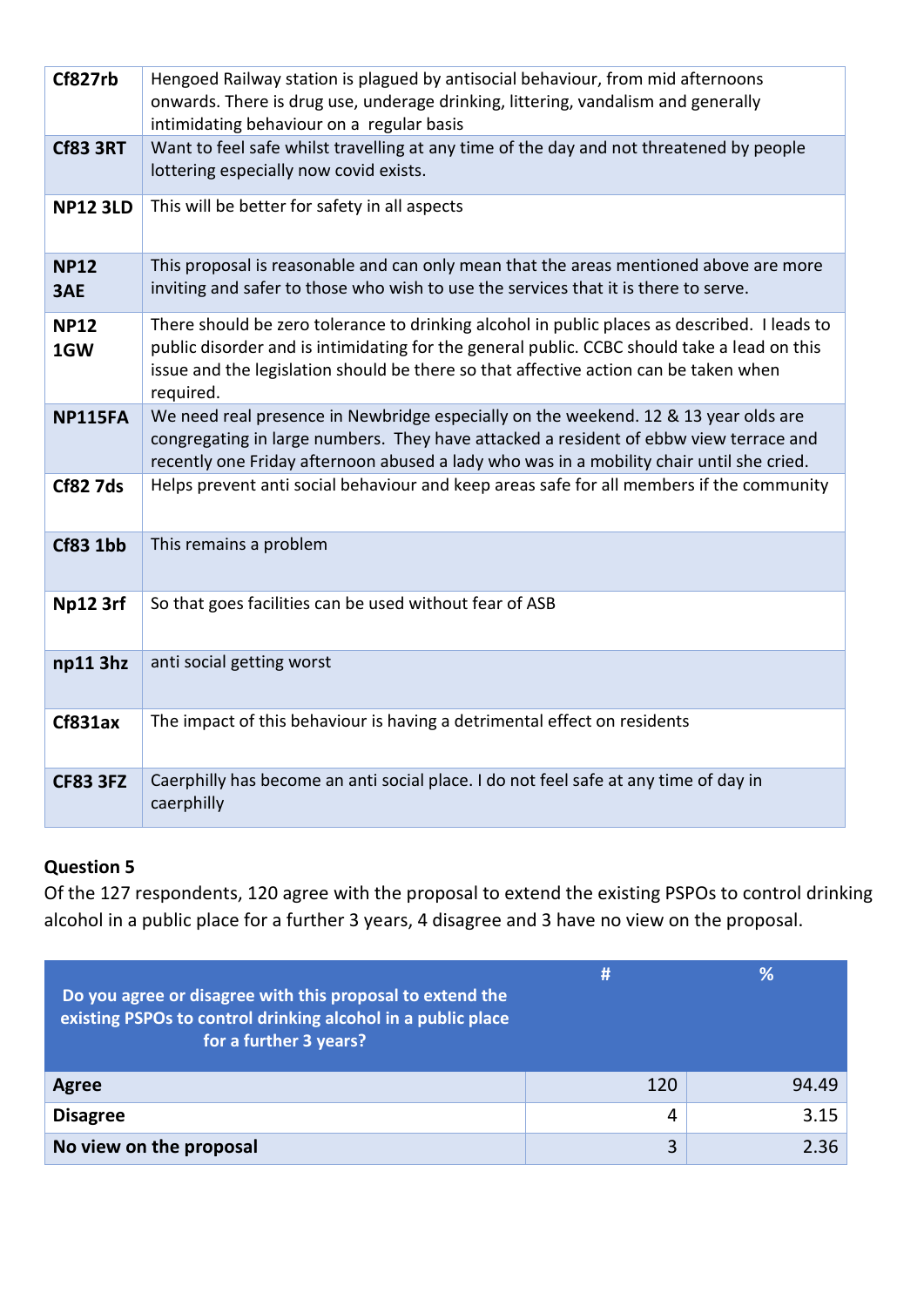

# **Question 6 – Comments \*only postcodes providing a comment listed**

| Cf82 8fr           | Long term orders show it won't be tolerated.                                                                                                                                                                                                                                                                                                |
|--------------------|---------------------------------------------------------------------------------------------------------------------------------------------------------------------------------------------------------------------------------------------------------------------------------------------------------------------------------------------|
| Cf82 8aw           | Parks are for playing not sitting around drinking                                                                                                                                                                                                                                                                                           |
| <b>NP12</b><br>2QE | The issues still remain                                                                                                                                                                                                                                                                                                                     |
| cf81 8ja           | the alcohol unfortunately causes anti social behaviour and litter and is a nuisance to the<br>residents who live in the areas                                                                                                                                                                                                               |
| <b>CF82 7FN</b>    | PSPO are beneficial in stopping the congregation of groups drinking and leading to further<br>incidents later in the day, it will give the local Police and designated council staff the much<br>needed powers to tackle the problem in a positive way which have detrimental effect on<br>residents and other persons within the locality. |
| <b>CF82 7FN</b>    | PSPO are beneficial in stopping the congregation of groups drinking and leading to further<br>incidents, it will give the local Police and designated council staff the much needed powers<br>to tackle the problem in a positive way which have a detrimental effect on residents and<br>persons within the locality.                      |
| <b>CF82 7FE</b>    | there is such a big issue with teenages in ystrad park and by the dog track drinking alcohol<br>and drug use that something has to be done. there has already been one death what will it<br>take before both the council and police do something.                                                                                          |
| <b>CF83 3PU</b>    | Alcohol plays a large part in ASB and extending the PSPO's to control drinking in public<br>spaces will give the appropriate agencies the relevant powers to deal with this problem.                                                                                                                                                        |
| <b>CF83 2AZ</b>    | As previous response                                                                                                                                                                                                                                                                                                                        |
| <b>CF83 3SJ</b>    | It is unsightly and threatening to see the lurid behaviour.                                                                                                                                                                                                                                                                                 |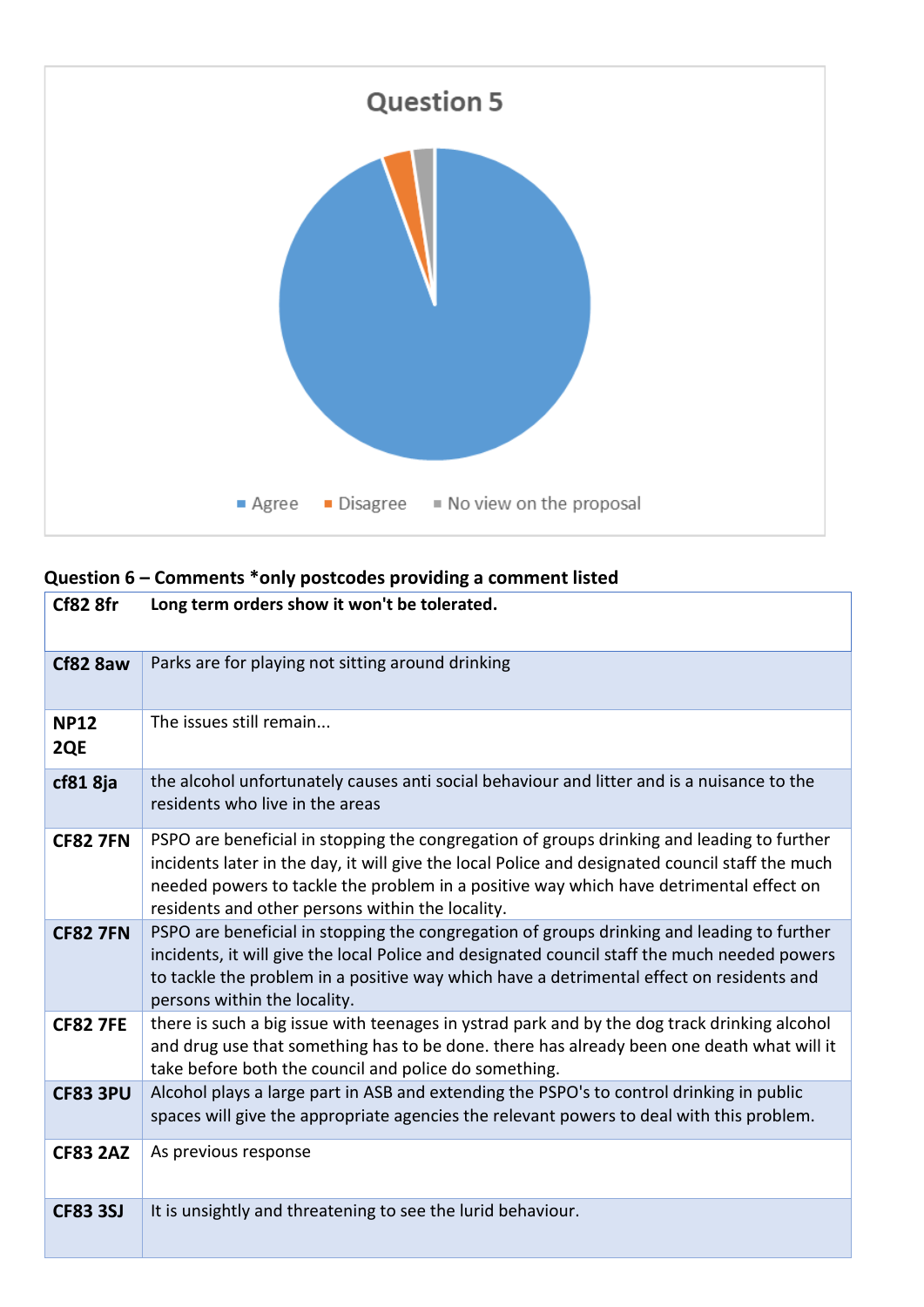| Cf831fw            | Anti social drinking especially around caerphilly Castle have made it unpleasant for families<br>using the park grounds.                                                                                                                                                                          |
|--------------------|---------------------------------------------------------------------------------------------------------------------------------------------------------------------------------------------------------------------------------------------------------------------------------------------------|
| Cf831fy            | Lots of drunken behaviour, especially Daffydd Williams Park. The mess left with bottles and<br>cans is completely unacceptable and an embarrassment when tourists are visiting the<br>castle.                                                                                                     |
| <b>Cf83 1jt</b>    | Too many people drinking and causing anti social behaviour. Our town should be a safe<br>place but unless this behaviour is stopped it will impact on ordinary decedent people                                                                                                                    |
| <b>Cf831hs</b>     | Alcohol and drugs is at the root of most problems relating to public order issues                                                                                                                                                                                                                 |
| cf838pe            | Why stop 99% of good natured people doing as they wish for a bad apple 1%                                                                                                                                                                                                                         |
| <b>CF83 1JQ</b>    | People DO NOT need to drink on the streets freely in town.                                                                                                                                                                                                                                        |
| Cf831te            | Agree                                                                                                                                                                                                                                                                                             |
| <b>CF83 4ED</b>    | So many youngsters are drinking and it's just ridiculous                                                                                                                                                                                                                                          |
| <b>NP23</b><br>7SU | Offences have been committed as a result of drinking alcohol in public places.                                                                                                                                                                                                                    |
| Cf831au            | This is happening more and more, groups of teens drinking and smoking in public park                                                                                                                                                                                                              |
| <b>NP22</b><br>5EA | We have issues on our High Street in Rhymney and the Memorial Park and Eisteddfod with<br>youths drinking, smashing bottles and our crews are constantly cleaning this up. This is not<br>sustainable and we need to go further with the PSPO's and ensure they are patrolled more<br>frequently. |
| <b>CF81 9PH</b>    | There is no justification for young people to gather in crowds to drink, they are not old<br>enough to buy alcohol and also is becoming worse with drug abuse                                                                                                                                     |
| <b>NP12</b><br>0DA | This just seems sensible                                                                                                                                                                                                                                                                          |
| Np225dj            | Plenty of places to have a drink pubs or at home not in public places sets a bad example to<br>youngsters                                                                                                                                                                                         |
| Np225lq            | I don't think the people doin this will listen they just move on to the next bus stop bench<br>etc when the officers are out of sight                                                                                                                                                             |
| <b>NP24</b><br>6AY | Whilst the problem has not gone away having measures as this in place is to a tool to<br>tackling issues provided the resources are available with respective agencies to enforce<br>them.                                                                                                        |
| <b>NP24</b><br>6AY | Please see previous answer.                                                                                                                                                                                                                                                                       |
| <b>CF831SF</b>     | Similar to my previous response, this appears to be a sensible approach.                                                                                                                                                                                                                          |
| Np22 5nb           | The drinking of younger people is getting ridiculous. They are out of control and make the<br>public afraid to walk about due to the large groups                                                                                                                                                 |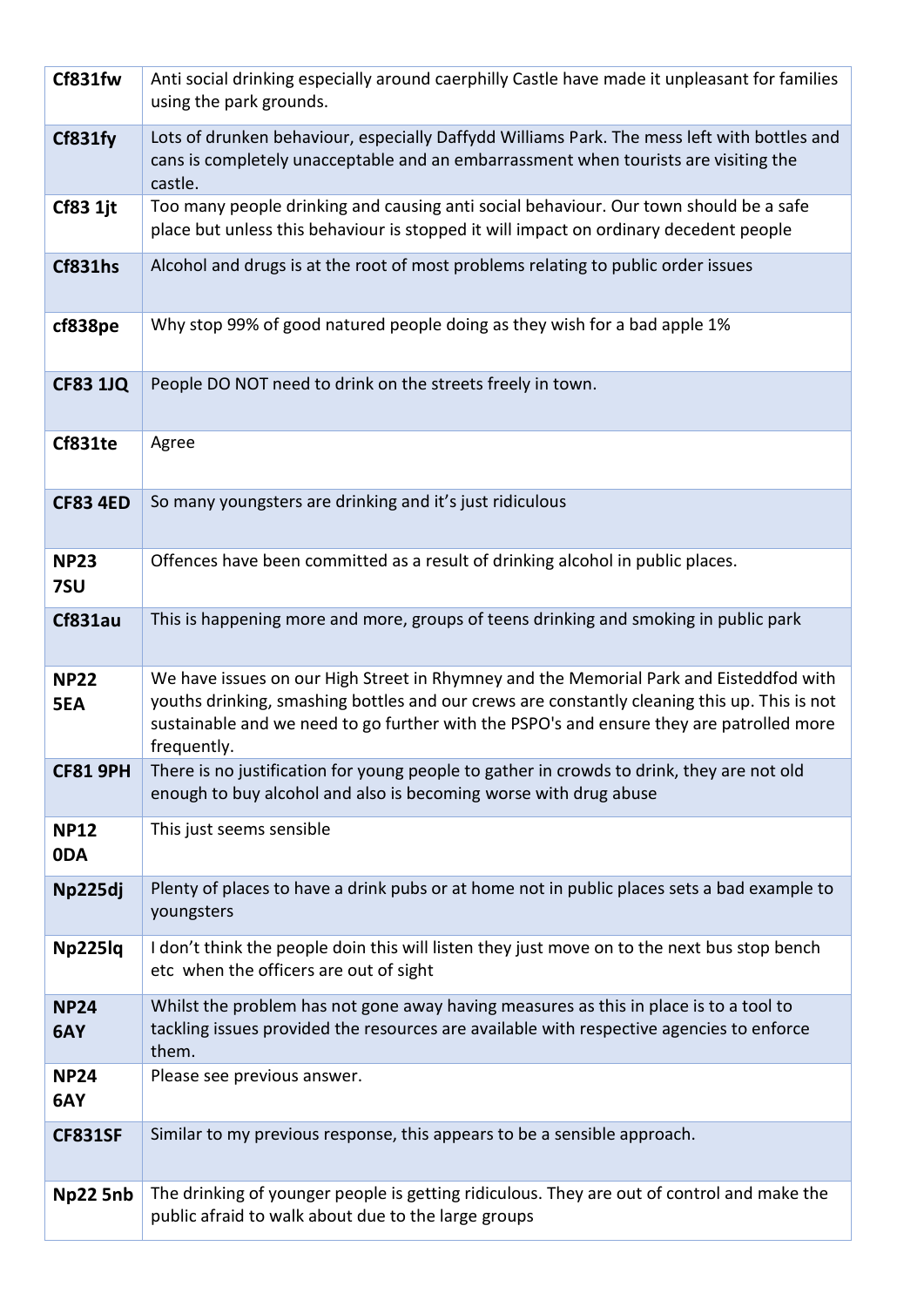| cf818xf            | provides additional powers to reduce ASB and crime                                                                                                                                                                                                                                                                       |
|--------------------|--------------------------------------------------------------------------------------------------------------------------------------------------------------------------------------------------------------------------------------------------------------------------------------------------------------------------|
| <b>CF83 3AY</b>    | I do not believe that it is acceptable to drink in a public place. I also believe drinking leads to<br>anti-social behaviour. (There are no toilets in public places to name just one of the anti-war<br>social behaviours that it leads to). It is also an activity that is easily accessible to under age<br>drinkers. |
| Cf83 4bg           | I don't need my children to have to witness any of this                                                                                                                                                                                                                                                                  |
| <b>Cf83 4bs</b>    | Too easy to become a target if groups loitering around                                                                                                                                                                                                                                                                   |
| Cf819dz            | Resident safety                                                                                                                                                                                                                                                                                                          |
| cf83 3bb           | to prevent antisocial behaviour                                                                                                                                                                                                                                                                                          |
| cf83 3bx           | This proposal gives the person the option to drink until asked not to do so by which time<br>they will have consumed alcohol and would not take kindly to be asked to stop. It should<br>be made illegal so that the law is clear                                                                                        |
| <b>CF832NU</b>     | Drinking should be done in licensed premises or at home                                                                                                                                                                                                                                                                  |
| Cf83 4ep           | There seems to be more people drinking on the streets                                                                                                                                                                                                                                                                    |
| cf831ax            | Constantly being woken by anti social behaviour at morgan jones park by drinkers with<br>loud music and loud vocalisation.                                                                                                                                                                                               |
| Cf83 2qr           | Same answer as previous question                                                                                                                                                                                                                                                                                         |
| <b>Cf83 3nu</b>    | Far too many youngsters gathering in parks & elsewhere with alcohol                                                                                                                                                                                                                                                      |
| <b>CF83 4BJ</b>    | Improves public safety and keeps communities cleaner.                                                                                                                                                                                                                                                                    |
| No121ja            | Services already work                                                                                                                                                                                                                                                                                                    |
| Cf83 2tp           | Again have we data to to justify it's success? Has it worked in the past? and at what cost?                                                                                                                                                                                                                              |
| <b>CF81 8QP</b>    | PUBLIC SAFTY IS PARAMOUNT                                                                                                                                                                                                                                                                                                |
| <b>Np22 5df</b>    | There is no reason why anyone needs to drink alcohol while walking around the streets and<br>I believe those who do are far more likely to then become antisocial.                                                                                                                                                       |
| <b>NP11 7PF</b>    | Too many people drinking alcohol causing damage, public disorder and litter                                                                                                                                                                                                                                              |
| <b>NP12</b><br>3QW | When people drink and get drunk in a public areas the rest of the general public do not feel<br>safe if you have to walk past these groups of people. It's very intimidating.                                                                                                                                            |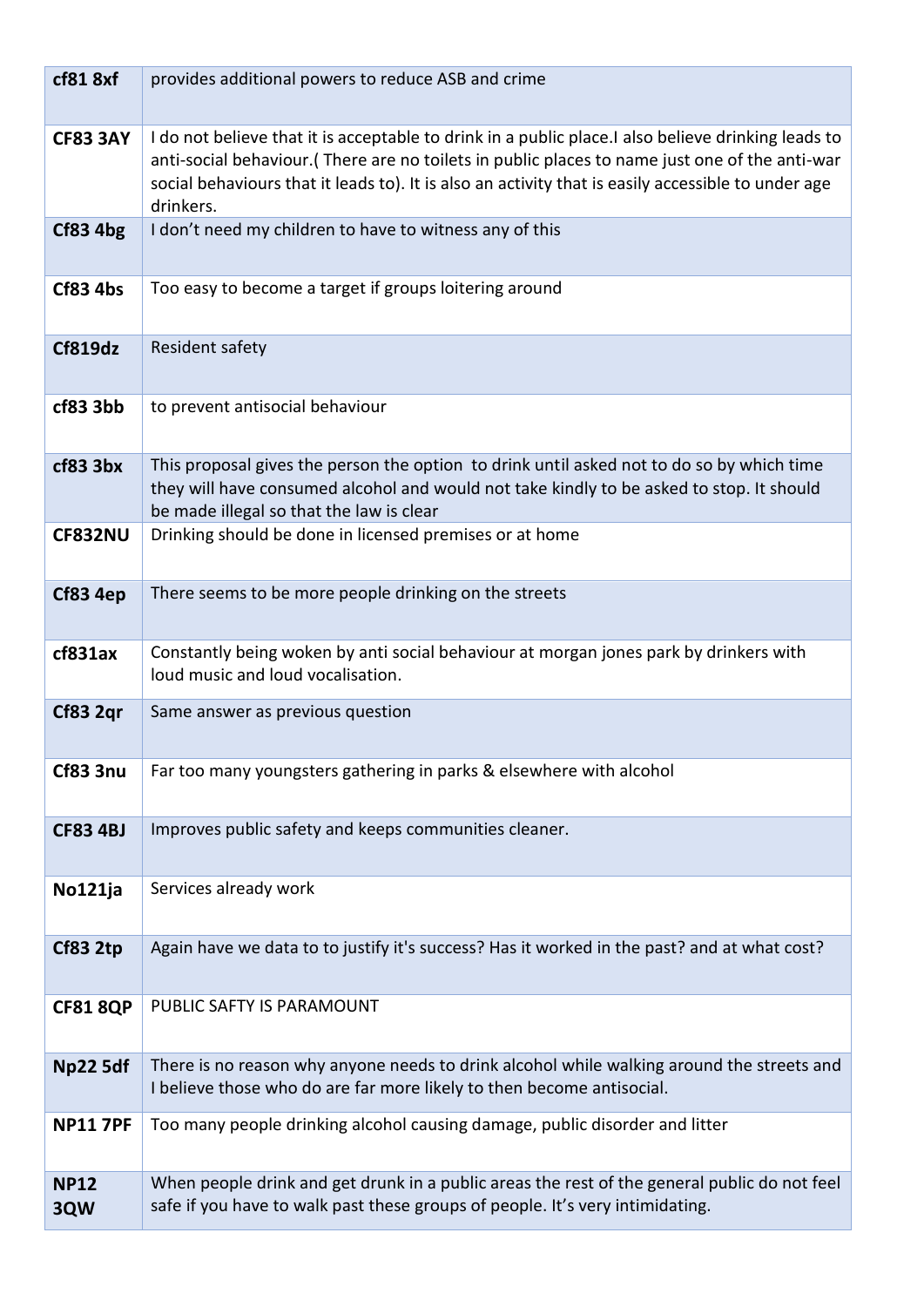| <b>CF83 2DD</b>    | Needs to be a visual deterrent.                                                                                                                                                                                   |
|--------------------|-------------------------------------------------------------------------------------------------------------------------------------------------------------------------------------------------------------------|
| <b>NP11 6EP</b>    | Make area more pleasant for everyone.                                                                                                                                                                             |
| <b>Np117at</b>     | We all know drinking leads to bad behaviour                                                                                                                                                                       |
| <b>NP225LP</b>     | Don't want to pass intoxicated people in the streets                                                                                                                                                              |
| Np115gy            | I don't agree If the person is not doing harm to anybody                                                                                                                                                          |
| Cf827rb            | Will help control known troublesome hotspots                                                                                                                                                                      |
| <b>Cf83 3RT</b>    | Children and adults need to set an example to all younger generations that drinking alcohol<br>and drugs is not a way of life,, especially when young teenagers putting themselves at risk<br>by drinking.        |
| <b>NP12</b><br>3AE | I would like to think one year was long enough, but very often you will see the problem<br>comes back as soon as the order runs out. with 3 years, this would reduces work in<br>resubmitting the proposal again. |
| <b>NP12</b><br>1GW | As previously stated                                                                                                                                                                                              |
| <b>NP115FA</b>     | They cannot behave themselves so they need dispersing.                                                                                                                                                            |
| <b>Cf82 7ds</b>    | Prevents anti social behaviour and possible reduction in litter/smashed glass                                                                                                                                     |
| <b>Np117ar</b>     | To reduce anti social behaviour                                                                                                                                                                                   |
| np113hz            | loads of problems                                                                                                                                                                                                 |
| <b>CF83 3FZ</b>    | Alcohol, although not every time, has been a reason for anti social behaviour                                                                                                                                     |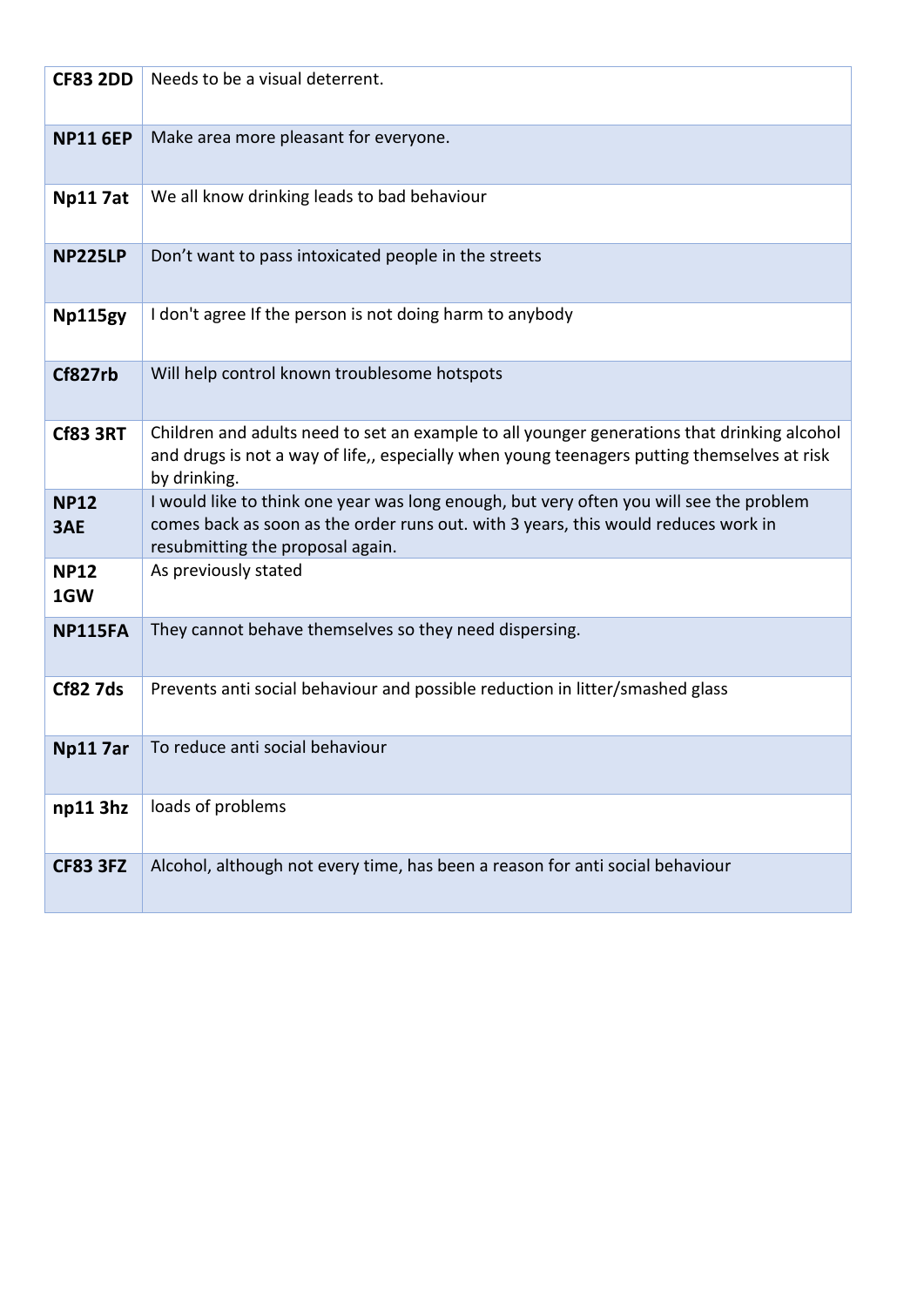### **Question 7**

Of the 127 respondents, 122 agree with the proposal to vary some areas under the PSPOs to include anti-social behaviour restrictions for a further 3 year, 2 disagree and 3 have no view on the proposal.

| Do you agree or disagree with this proposal to vary some areas<br>under the PSPO to include anti-social behaviour restrictions for a<br>further 3 years? (Please tick one) | #   | %     |
|----------------------------------------------------------------------------------------------------------------------------------------------------------------------------|-----|-------|
| Agree                                                                                                                                                                      | 122 | 96.06 |
| <b>Disagree</b>                                                                                                                                                            | 2   | 1.57  |
| No view on the proposal                                                                                                                                                    | 3   | 2.36  |



### **Question 8 – Comments \*only postcodes providing a comment listed**

| <b>NP12 3st</b>     | This is helpful for public safety and allows police to deal with other crime whilst<br>authorized personnel deal with ASB |
|---------------------|---------------------------------------------------------------------------------------------------------------------------|
| <b>NP122hl</b>      | All of the above makes our county a nicer place to live                                                                   |
| Cf82 8aw            | People should behave                                                                                                      |
| cf81 <sub>8ja</sub> | as previously stated                                                                                                      |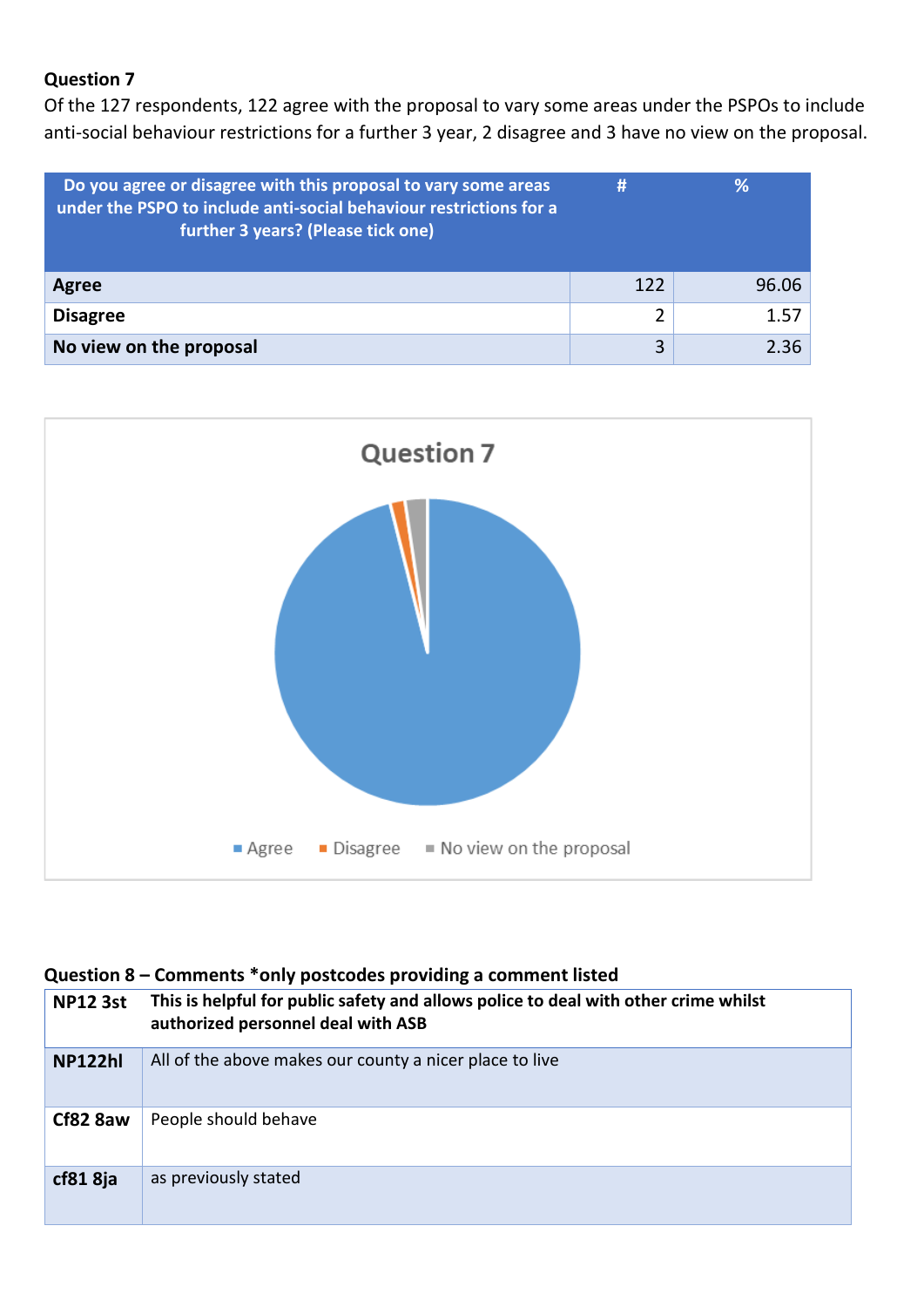| <b>CF82 7FN</b>    | ASB impacts on the quality of life of residents and other persons within the vicinity. By<br>introducing further measures to combat it is a very step and it gives the Police and Council<br>employees further powers to deal with the most problematic areas.                                                                    |
|--------------------|-----------------------------------------------------------------------------------------------------------------------------------------------------------------------------------------------------------------------------------------------------------------------------------------------------------------------------------|
| <b>CF82 7FN</b>    | ASB impacts on the quality of life of those experiencing it, further measures to allow the<br>Police and CCBC staff to have more enforcement powers is very positive.                                                                                                                                                             |
| <b>CF83 3PU</b>    | PSPO's give various agencies relevant powers to deal with a range of issues which occur in<br>various public spaces throughout the Caerphilly County Boroughaffecting the quality of<br>life of law abiding citizensthey are an important tool in combatting these issues.                                                        |
| Cf831fw            | There are some new hospitality businesses open in caerphilly Town that have added some<br>class to the area and they have my 100% backing.                                                                                                                                                                                        |
| <b>Cf83 1jt</b>    | We should have a safe place to live and on occasions due to this sort of behaviour we dont                                                                                                                                                                                                                                        |
| <b>CF83 1JQ</b>    | Zero police Presence in town allows people to cause issues.                                                                                                                                                                                                                                                                       |
| Cf831te            | Agree                                                                                                                                                                                                                                                                                                                             |
| <b>NP23</b><br>7SU | There have been offences committed as a result of many of the points shown above.                                                                                                                                                                                                                                                 |
| <b>NP12</b><br>0DA | These seem like things no should be doing anyway.                                                                                                                                                                                                                                                                                 |
| Np225dj            | No asb it's as simple as that                                                                                                                                                                                                                                                                                                     |
| Np225lq            | As above                                                                                                                                                                                                                                                                                                                          |
| <b>NP24</b><br>6AY | Whilst the problem has not gone away having measures as this in place is to a tool to<br>tackling issues and act as a deterrent provided the resources are available with respective<br>agencies to enforce them.                                                                                                                 |
| <b>NP24</b><br>6AY | Anti Social behaviour has a negative impact on the quality of life for many residents in our<br>communities. It is often but not always low level but as it is for some a daily occurrence, it<br>can be hugely frustrating for people living nearby. The Police & CCBC Wardens need added<br>tools to help to combat this issue. |
| <b>CF831SF</b>     | Any appropriate action to reduce anti social behaviour, anti social drinking and littering is<br>welcomed.                                                                                                                                                                                                                        |
| Np22 5nb           | More presence will make them think more before they start abusing people. Also, due to<br>the large amounts in the group's it is intimidating and makes people with mental health<br>issues fear going to the shops                                                                                                               |
| cf81 8xf           | to improve the image and reputation of Caerphilly and prevent crime and disorder                                                                                                                                                                                                                                                  |
| <b>CF83 3AY</b>    | I find the anti-war social behaviours listed above very intimidating as a woman.                                                                                                                                                                                                                                                  |
| <b>Cf83 4bs</b>    | Same as previous reason.                                                                                                                                                                                                                                                                                                          |
| Cf819dz            | Resident safety                                                                                                                                                                                                                                                                                                                   |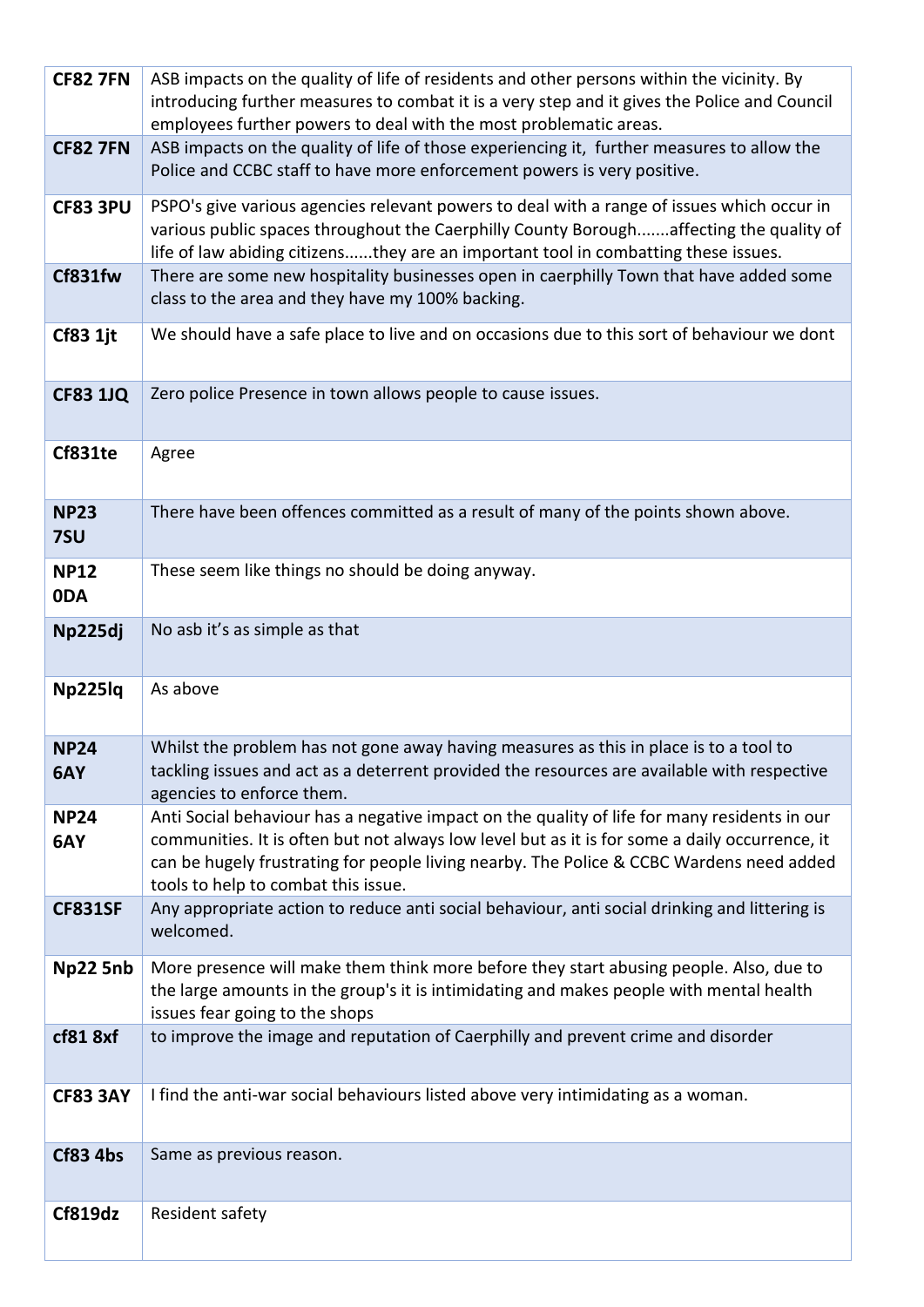| cf83 3bb           | the authorities must have the legal power to prevent antisocial behaviour                                                                                                                                                                                                                                                                                                                                                                                                                                                                                                                                                                                                                                      |
|--------------------|----------------------------------------------------------------------------------------------------------------------------------------------------------------------------------------------------------------------------------------------------------------------------------------------------------------------------------------------------------------------------------------------------------------------------------------------------------------------------------------------------------------------------------------------------------------------------------------------------------------------------------------------------------------------------------------------------------------|
| <b>CF832NU</b>     | Keep our county clean and appealing                                                                                                                                                                                                                                                                                                                                                                                                                                                                                                                                                                                                                                                                            |
| cf831ax            | Vehicles being driven around the park late at night, some with no lights like the golf buggy.                                                                                                                                                                                                                                                                                                                                                                                                                                                                                                                                                                                                                  |
| <b>CF83 8EB</b>    | I resource the area with Police Officers and there is a need to have the order in place to<br>make timely and spontaneous decisions. The area mentioned has had lots of problems with<br>young people, particularly during school term as this area is a direct route that school<br>children use an congregate. Offences range from basic Anti social behaviour to Crime and<br>Disorder. This route/area has been a hot spot for these offences.<br>Alcohol fuel behaviour and generally in the wrong direction, particularly the young.<br>Members of the community need to go about their daily life without being harassed<br>alarmed or distressed by all ages who are not drinking alcohol responsibly. |
| <b>Cf83 3nu</b>    | Just a general breakdown in unlawful unrest locally. Need Police to be seen on beat as a<br>deterrent                                                                                                                                                                                                                                                                                                                                                                                                                                                                                                                                                                                                          |
| <b>CF83 4BJ</b>    | Keeps Caerphilly Borough cleaner and safer and a more pleasant place to be.                                                                                                                                                                                                                                                                                                                                                                                                                                                                                                                                                                                                                                    |
| <b>Cf83 2tp</b>    | See previous comments                                                                                                                                                                                                                                                                                                                                                                                                                                                                                                                                                                                                                                                                                          |
| <b>CF81 8QP</b>    | DEFINATLY NEEDED, DAMAGE TO INFRASTRUCTURE IS OUT OF HAND                                                                                                                                                                                                                                                                                                                                                                                                                                                                                                                                                                                                                                                      |
| <b>Np22 5df</b>    | To improve the area and to improve the lives of residents.                                                                                                                                                                                                                                                                                                                                                                                                                                                                                                                                                                                                                                                     |
| <b>NP11 7PF</b>    | Too much trouble happening in Crosskeys                                                                                                                                                                                                                                                                                                                                                                                                                                                                                                                                                                                                                                                                        |
| <b>NP12</b><br>3QW | You need these restrictions as some people don't know how to behave in public and have<br>very little respect for others.                                                                                                                                                                                                                                                                                                                                                                                                                                                                                                                                                                                      |
| <b>CF83 2DD</b>    | Damage has occured at the playing fields as well as lots of alcohol litter broken glass etc at<br>the park. Very worryingly to us as we moved here for these facilities and now do not use<br>them and thinking of moving out of Caerphilly.                                                                                                                                                                                                                                                                                                                                                                                                                                                                   |
| <b>NP11 6EP</b>    | Carry on because it's working                                                                                                                                                                                                                                                                                                                                                                                                                                                                                                                                                                                                                                                                                  |
| <b>NP225LP</b>     | Anti social behaviour affects a lot of people in different ways                                                                                                                                                                                                                                                                                                                                                                                                                                                                                                                                                                                                                                                |
| Np115gy            | I disagree that you have to give your name and address if the person haven't committed an<br>offence                                                                                                                                                                                                                                                                                                                                                                                                                                                                                                                                                                                                           |
| <b>Cf83 3RT</b>    | When children set fires to all the bins in our area, they didn't know that smoke can also be<br>life threatening than the actual fire itself, burns can be very painful life changing,, as they<br>don't know what they are burning ,,, people with asthma, breathing problems,, emergency<br>services are already stretched,, education in schools about fire should be taught as first aid                                                                                                                                                                                                                                                                                                                   |
| <b>NP12</b><br>1GW | Keep the anti-social behaviour orders in place and extend to other areas if there is an issue                                                                                                                                                                                                                                                                                                                                                                                                                                                                                                                                                                                                                  |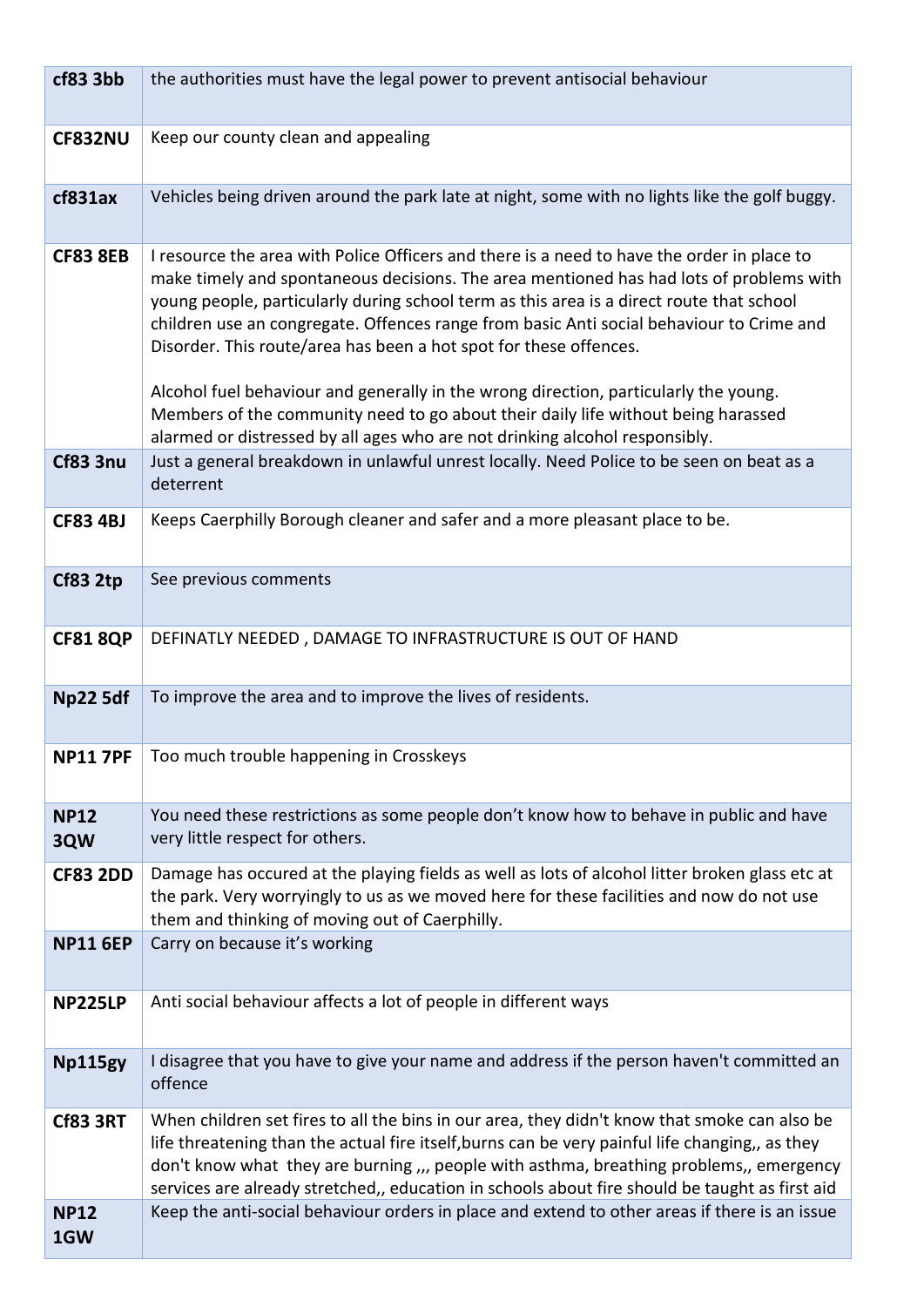| <b>NP115FA</b>  | The children who are congregating on a weekend their behaviour is feral.                                                                                                                                                                                                                                                                          |
|-----------------|---------------------------------------------------------------------------------------------------------------------------------------------------------------------------------------------------------------------------------------------------------------------------------------------------------------------------------------------------|
| Cf831ax         | More needs to be done to secure parks and buildings to act as a deterrent to this<br>behaviour.                                                                                                                                                                                                                                                   |
| <b>CF83 3FZ</b> | As a resident of Churchill Park, off road vehicles are a major problem. Even children in the<br>streets, as the parents have bought the vehicles for the children, yet will not tame them to<br>a place where they can be used legally. Therefore they are used in the streets as a vehicle,<br>with no reasonable doubt as if it was a push bike |

### **Question 9**

Of the 127 respondents, 111 agree with the proposal to a new PSPO for a period of 3 years, 3 disagree and 13 have no view on the proposal.

| Do you agree or disagree with this proposal to introduce<br>a new PSPO for a period of 3 years? | #   | %     |
|-------------------------------------------------------------------------------------------------|-----|-------|
| <b>Agree</b>                                                                                    | 111 | 87.40 |
| <b>Disagree</b>                                                                                 | 3   | 2.36  |
| No view on the proposal                                                                         | 13  | 10.24 |

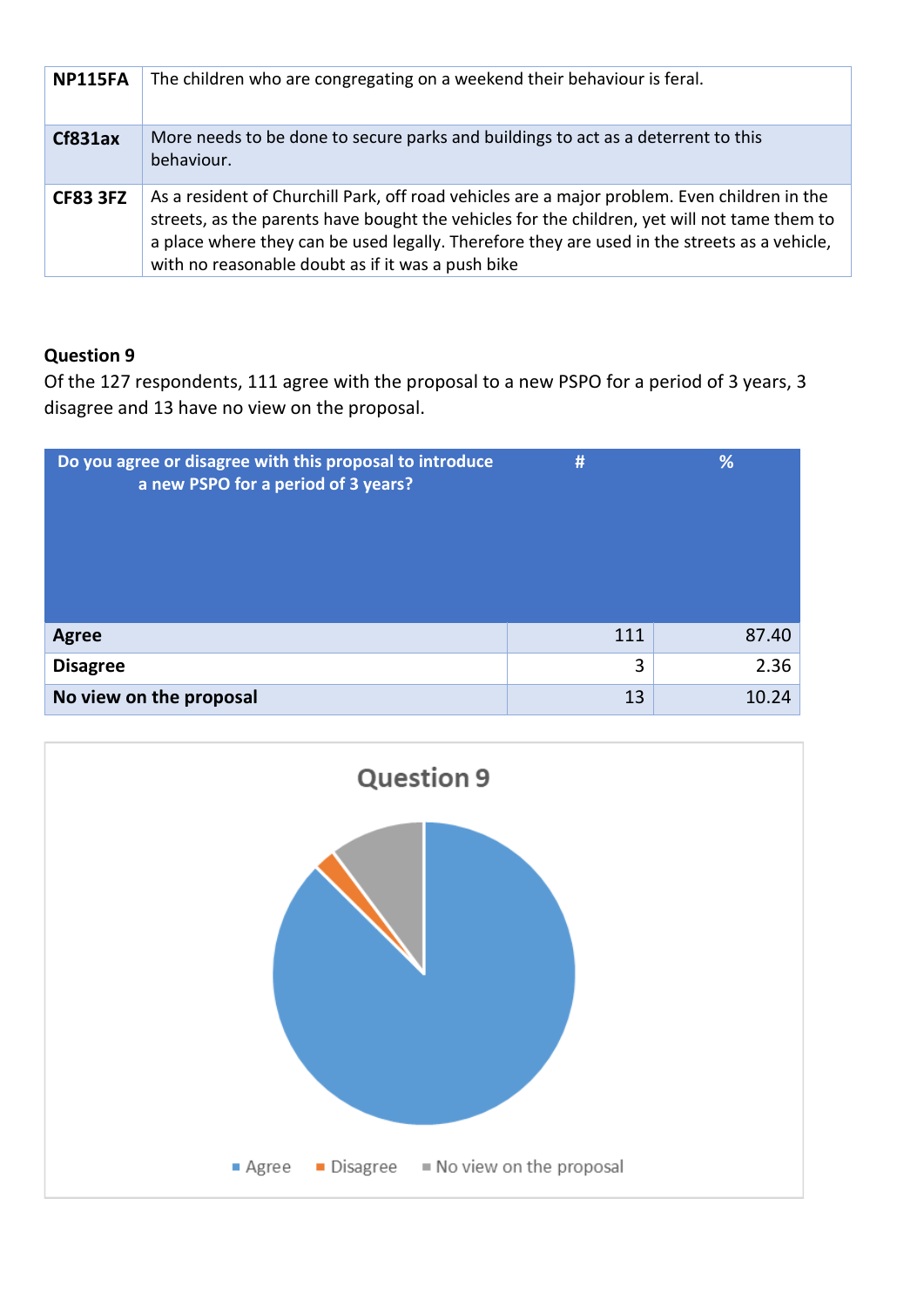# **Question 10 – Comments \*only postcodes providing a comment listed**

| <b>NP12 3st</b>    | Yes for reasoned previously outlined, it is a necessary project.                                                                                                      |
|--------------------|-----------------------------------------------------------------------------------------------------------------------------------------------------------------------|
|                    |                                                                                                                                                                       |
| cf81 8ja           | to prevent gangs of young people drinking and causing a nuisance I also believe the river                                                                             |
|                    | area in gilfach should be included as every Friday dozens of young people congregate in                                                                               |
|                    | and around this area drinking, playing very loud music, shouting and being a general<br>nuisance                                                                      |
| <b>NP11 4EP</b>    | Due to the rise in teenage anti social behaviour.                                                                                                                     |
|                    |                                                                                                                                                                       |
| <b>CF82 7FN</b>    | Sitting on Hub Tasking meetings with multi agency partners the highlighted areas are                                                                                  |
|                    | problematic for ASB and great a heavy resource demand. PSPO's in these areas could be a                                                                               |
|                    | positive step forward to hopefully reducing the issues at the locations.                                                                                              |
| <b>CF82 7FN</b>    | The areas mentioned are continuously mentioned in Multi agency meetings as<br>problematic. The locations demand a significant amount of resources and the PSPO's will |
|                    | be a further positive step in allowing the Police and CCBC to combat the issues.                                                                                      |
| cf83 8ep           | needs to include Bedwas                                                                                                                                               |
|                    |                                                                                                                                                                       |
| <b>CF82 7FE</b>    | you should also have the river bank by dog track in Ystrad Mynach as you can get upto 40                                                                              |
|                    | teenages drinking and taken drugs on an night of the week.                                                                                                            |
|                    |                                                                                                                                                                       |
| <b>CF83 3PU</b>    | All of the above named areas are ASB Hotspots where groups of people congregate /drink                                                                                |
|                    | alcohol (many are underage) and cause ASB and criminal damage.<br>The PSPO's are an important tool in tackling these issues                                           |
| <b>CF83 3SJ</b>    | Is Morgan Jones included in this list?                                                                                                                                |
|                    |                                                                                                                                                                       |
|                    | Don't live in these areas                                                                                                                                             |
| Cf831fw            |                                                                                                                                                                       |
|                    |                                                                                                                                                                       |
| <b>Cf83 1sl</b>    | I don't know these areas so can't comment                                                                                                                             |
|                    |                                                                                                                                                                       |
| <b>Cf83 1jt</b>    | These are places families should be able to go to safely                                                                                                              |
|                    |                                                                                                                                                                       |
| cf838pe            | a waste if time if there are insufficient police to enforce it. they cant even stop asb outside                                                                       |
|                    | bedwas police station mess room in the adjacent park.                                                                                                                 |
| <b>CF83 1JQ</b>    | Caerphilly town centre needs to be a major point in clamping down. It is the epicentre.                                                                               |
|                    |                                                                                                                                                                       |
|                    |                                                                                                                                                                       |
| <b>NP23</b><br>7SU | I am aware of serious offences being committed particularly in Ysyrad Mynach Park.                                                                                    |
|                    |                                                                                                                                                                       |
| <b>NP22</b>        | I believe locations in Rhymney should be added to the list. Rhymney High Street, War                                                                                  |
| 5EA                | Memorial Park and Rhymney Library considering the amount of complaints we have<br>received.                                                                           |
| <b>NP12</b>        | These are things which no one should be doing anyway.                                                                                                                 |
| 0DA                |                                                                                                                                                                       |
|                    |                                                                                                                                                                       |
| Np225dj            | These are family areas not for drug users and drinkers                                                                                                                |
|                    |                                                                                                                                                                       |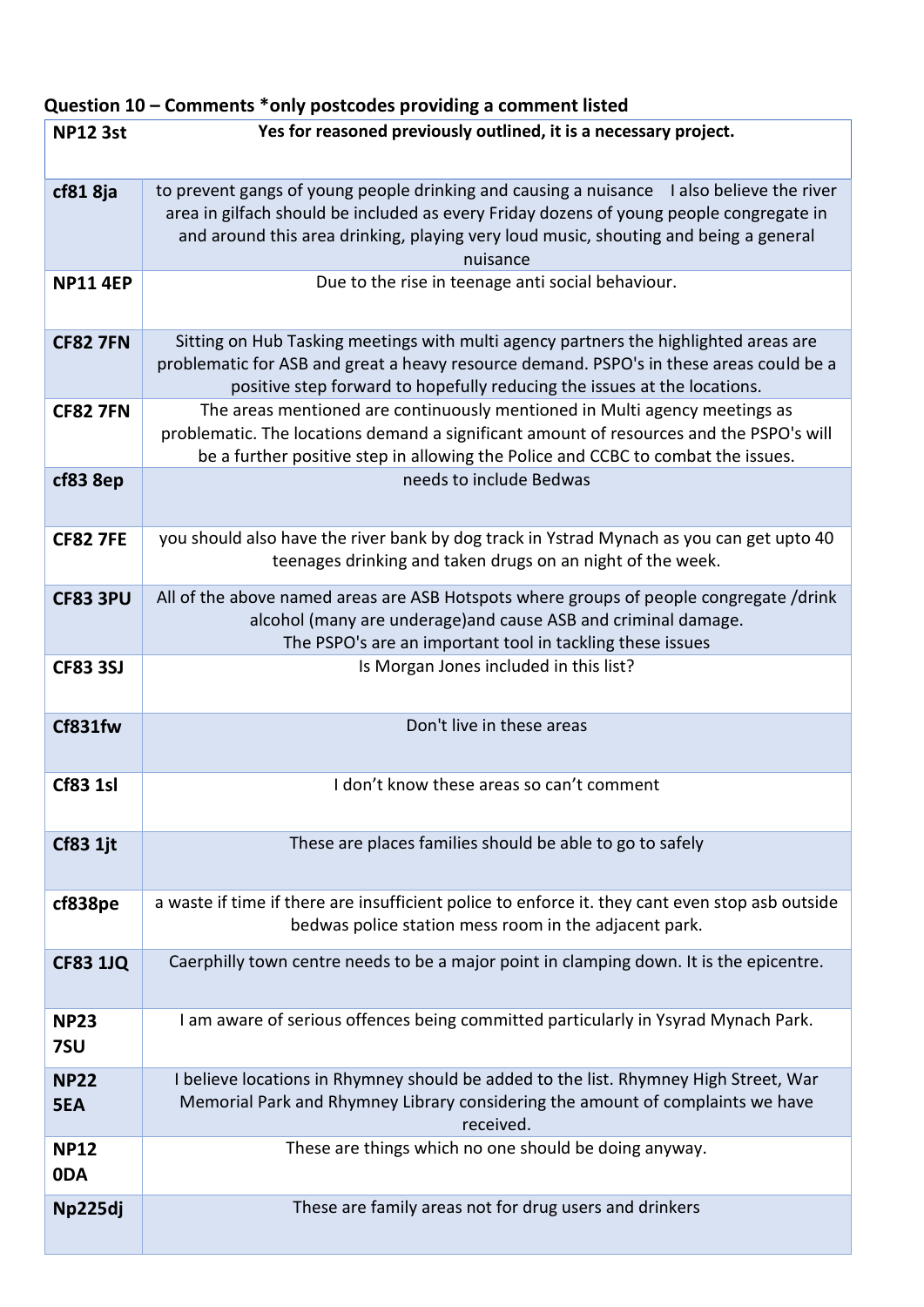| Np225lq             | I don't live here                                                                                                                                                                                                                                                                                                                                                                                                                                                                 |
|---------------------|-----------------------------------------------------------------------------------------------------------------------------------------------------------------------------------------------------------------------------------------------------------------------------------------------------------------------------------------------------------------------------------------------------------------------------------------------------------------------------------|
|                     |                                                                                                                                                                                                                                                                                                                                                                                                                                                                                   |
| <b>NP24</b><br>6AY  | Having measures as this in place is to a tool to tackling issues provided the resources are<br>available with respective agencies to enforce them.                                                                                                                                                                                                                                                                                                                                |
| <b>NP24</b><br>6AY  | Not familiar with these areas.                                                                                                                                                                                                                                                                                                                                                                                                                                                    |
| <b>CF831SF</b>      | Earlier this year I took my wife and daughters for a walk to Trethomas river walk and there<br>was a huge group of drunk people (one women was screaming swearing and couldn't stand<br>up). It was lunchtime!! Any reasonable action to remove this behaviour from our public<br>places is welcomed.                                                                                                                                                                             |
| cf81 <sub>8xf</sub> | to prevent crime and disorder and reassure the community                                                                                                                                                                                                                                                                                                                                                                                                                          |
| <b>CF83 3AY</b>     | I think it will benefit all the residents that live close to these areas or frequent these areas.                                                                                                                                                                                                                                                                                                                                                                                 |
| Cf83 4bg            | I don't live in the above area therefore it wouldn't effect me                                                                                                                                                                                                                                                                                                                                                                                                                    |
| <b>Cf83 4bs</b>     | Why should some people spoil others enjoyment?                                                                                                                                                                                                                                                                                                                                                                                                                                    |
| cf83 3bb            | these areas have a history of antisocial behaviour.                                                                                                                                                                                                                                                                                                                                                                                                                               |
| <b>CF832NU</b>      | Good behaviour                                                                                                                                                                                                                                                                                                                                                                                                                                                                    |
| <b>CF83 8EB</b>     | I resource the area with Police Officers and there is a need to have the order in place to<br>make timely and spontaneous decisions. The area mentioned has had lots of problems with<br>young people, particularly during school term and holidays. Offences range from basic Anti<br>social behaviour to Crime and Disorder. This route/area has been a hot spot for these<br>offences.<br>Alcohol fuel behaviour and generally in the wrong direction, particularly the young. |
|                     | Members of the community need to go about their daily life without being harassed<br>alarmed or distressed by all ages who are not drinking alcohol responsibly.                                                                                                                                                                                                                                                                                                                  |
| cf83 2nf            | If council is proposing these measures I assume there is some evidence for the need.                                                                                                                                                                                                                                                                                                                                                                                              |
| Cf83 3nu            | Needs people to be protected from being able to feel safe in their own community.                                                                                                                                                                                                                                                                                                                                                                                                 |
| <b>CF83 4BJ</b>     | Keeps the areas safer. I work in Newbridge and a to social behaviour around the leisure<br>centre has caused injury and upset to a number of people in the community.                                                                                                                                                                                                                                                                                                             |
| <b>Cf83 2tp</b>     | See previous comments                                                                                                                                                                                                                                                                                                                                                                                                                                                             |
| <b>Np22 5df</b>     | I do not live in thoughs areas so it's not for me to comment                                                                                                                                                                                                                                                                                                                                                                                                                      |
| <b>NP11 7PF</b>     | I care about where I live in Crosskeys as we have extremely bad antisocial behaviour and<br>nothing is being done                                                                                                                                                                                                                                                                                                                                                                 |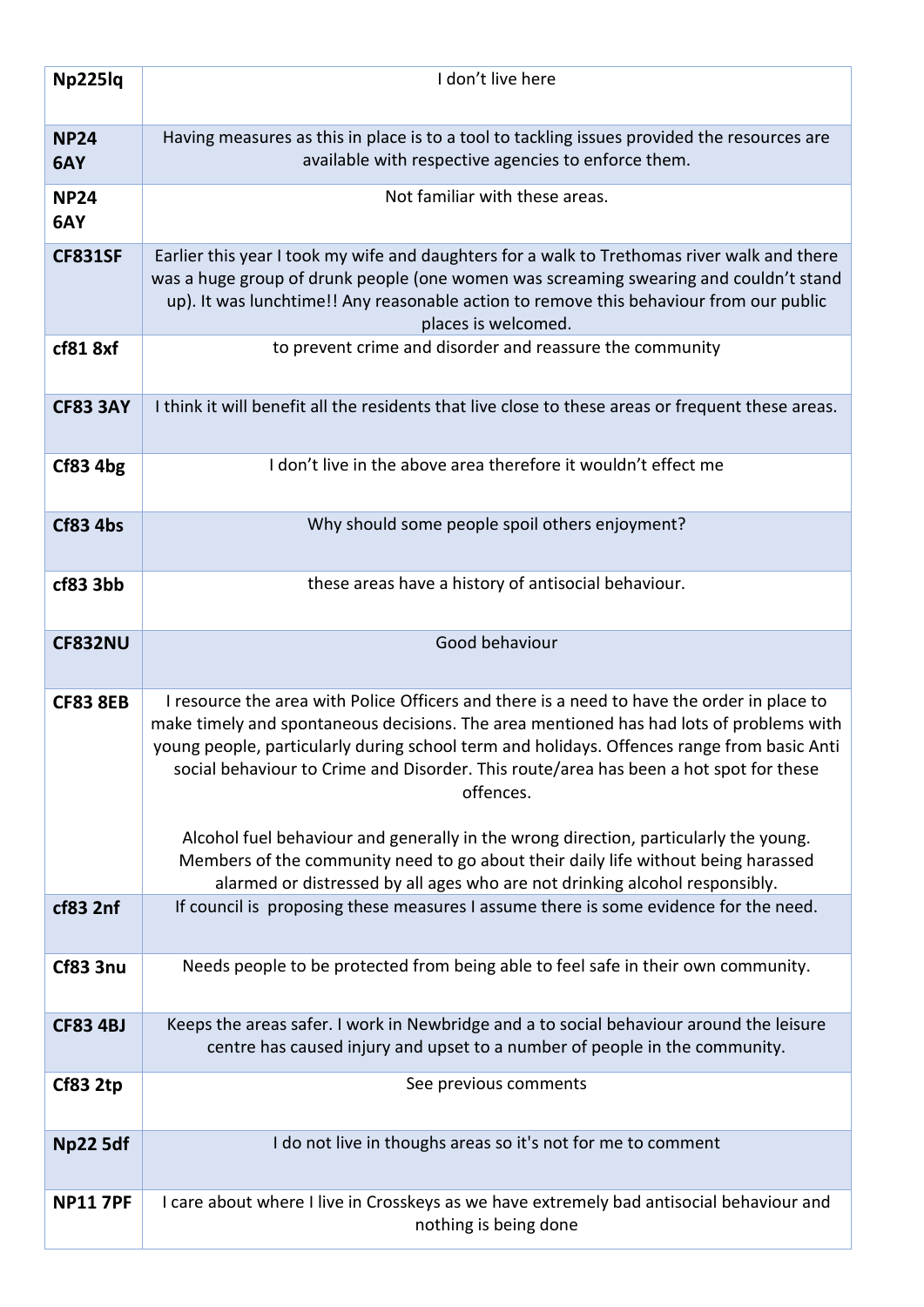| <b>NP12</b><br>3QW | The presence of a PSPO in any public area can only be a good thing and gratefully<br>appreciated. It will make people think twice about their intended bad behaviour in the first<br>place and hopefully prevent it from happening.                                                                                                                                                                                                                                                                                                                                                                                                                              |
|--------------------|------------------------------------------------------------------------------------------------------------------------------------------------------------------------------------------------------------------------------------------------------------------------------------------------------------------------------------------------------------------------------------------------------------------------------------------------------------------------------------------------------------------------------------------------------------------------------------------------------------------------------------------------------------------|
| <b>CF83 2DD</b>    | Visual deterrent is needed                                                                                                                                                                                                                                                                                                                                                                                                                                                                                                                                                                                                                                       |
| <b>Np117at</b>     | I really think you need to add crosskeys corner, crosskeys train station to the order                                                                                                                                                                                                                                                                                                                                                                                                                                                                                                                                                                            |
| Np115gy            | I disagree that you have to give your name and address if the person haven't committed an<br>offence                                                                                                                                                                                                                                                                                                                                                                                                                                                                                                                                                             |
| <b>Cf83 3RT</b>    | We have a beautiful landscape and rubbish everywhere is saddening to look at,, bad for the<br>environment and nature,,,this year I have seen more butterflies than ever due to all the<br>extra beautiful wildflowers around.<br>High school children should go out litter picking with their teachers one a month in the<br>vacinity of their school,, its shocking in the woods by rugby pitch off pontygwindy Road and<br>woods behind aldi Teach young break the bad generation don't care attitude and care for<br>yourself, self responsibility self respect be nice to yourself,, we need bees, trees, clean<br>rivers, etc to survive needs to be taught |
| <b>NP12</b><br>3AE | the proposals are very acceptable                                                                                                                                                                                                                                                                                                                                                                                                                                                                                                                                                                                                                                |
| <b>NP12</b><br>1GW | Anti social behaviour orders should be in place where required                                                                                                                                                                                                                                                                                                                                                                                                                                                                                                                                                                                                   |
| <b>NP115FA</b>     | The areas mentioned in Newbridge really need patrolling. As soon as the police disappear<br>they re-appear                                                                                                                                                                                                                                                                                                                                                                                                                                                                                                                                                       |
| Np11 7ar           | Crosskeys is experiencing more ASB & should be included . These proposals will move the<br>problems from Newbridge to Crosskeys . Only a few minutes train ride away !!                                                                                                                                                                                                                                                                                                                                                                                                                                                                                          |
| np113hz            | it is getting worst                                                                                                                                                                                                                                                                                                                                                                                                                                                                                                                                                                                                                                              |
| <b>CF83 3FZ</b>    | I. Use Riverside walk. Frequently. The amount of misuse, arson and damage is appaling.                                                                                                                                                                                                                                                                                                                                                                                                                                                                                                                                                                           |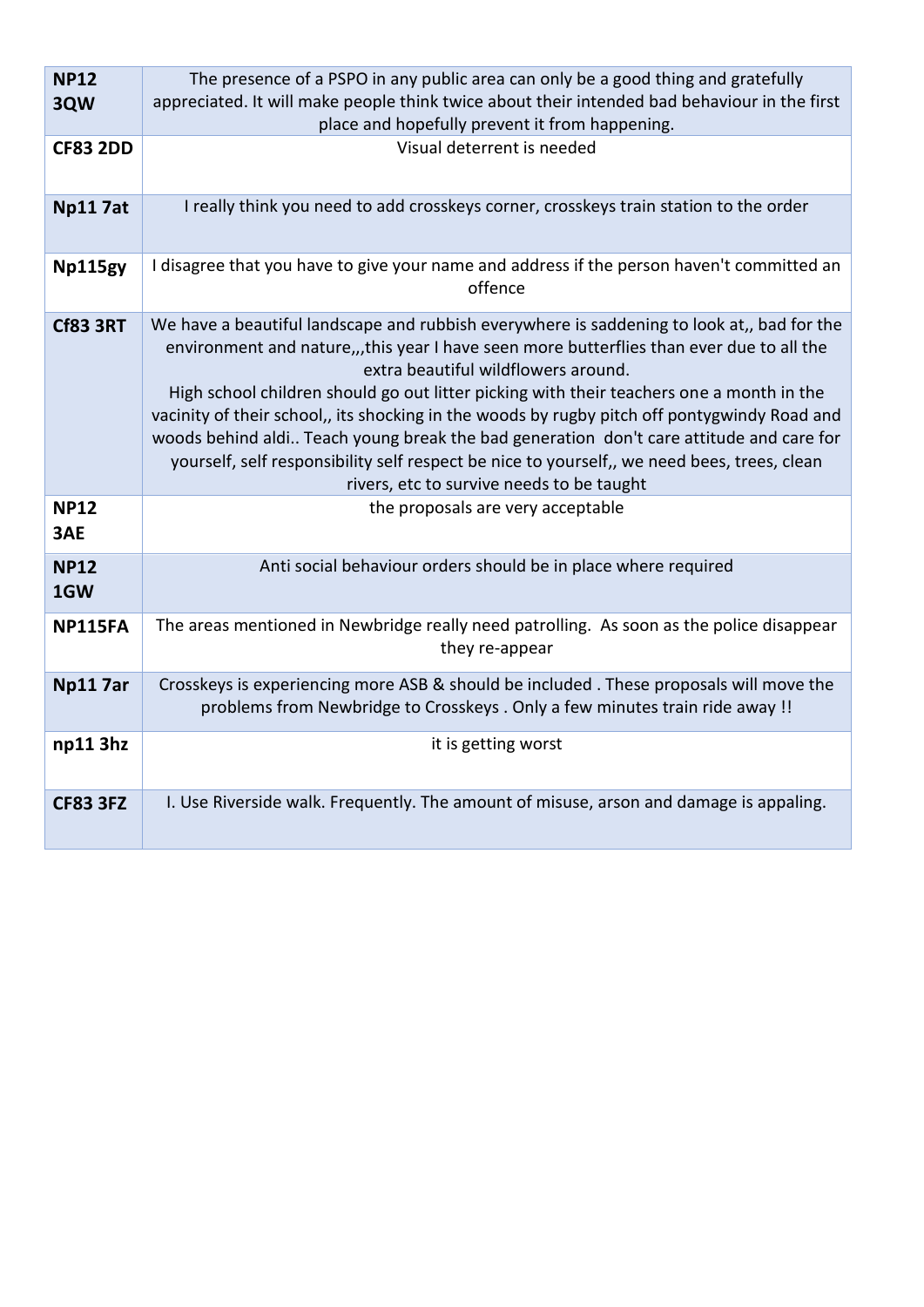#### **Question 11 \*only postcodes providing a comment listed**

**cf81 8ja** I also believe the river area in gilfach should be included as every Friday dozens of young people congregate in and around this area drinking, playing very loud music, shouting and being a general nuisance. There are 30 to 40 people every Friday going to the river behind the Capel and basin football field and it is a nightmare when they are going to and from the area because of the sheer number of them and the noise and drinking **CF82 7FN** Birchgrove, Tirphil, New Tredegar NP24 6AH needs to be considered for a PSPO. Annual complaints during Spring and Summer are being received by CCBC Tenancy Enforcement Section and Gwent Police from residents about tenants from Birchgrove Flats and other undesirable characters frequenting the vicinity. The complaints are centred around general ASB, Noise Nuisance (shouting, screaming, swearing etc) and criminal offences. The catalyst for this behaviour can partly be attributed to groups of persons consuming alcohol in public places at the front of the Birchgrove Flats and the vacant / disused ground opposite. The frequent consumption of alcohol throughout the day leads to further incidents. The area has heavily become resource dependent by Gwent Police, TES, CSW's and has been established as a POP plan area. The introduction of a PSPO will be beneficial in stopping the congregation of groups drinking and leading to further incidents later in the day, it will give the local Police and designated council staff the much needed powers to tackle the problem in a positive way which is having a detrimental effect on those residents within the locality. **cf83 8ep** | needs to include Bedwas **CF82 7FE** its all good and well you extending these orders, the council and police need to start using them. some nights of the week and on the weekends ystrad park is a no go after certain time of night. and as i live on the forge mill estate we have to put up with the teenages stealing our bins to burn them over the park. **CF83 3PU** PSPO's can inly be truly effective if enforced consistently by the various agencies (Community Safety Wardens /Police Officers and Community Suport Officers) **Cf831au** Morgan Jones park needs to be made safer for families to be able to use it as it should in the evenings instead of it being used as a meeting place for drinking and drugs for teens **NP22 5EA** I agree with extending it but I feel Rhymney has been left out and considering the issues that have been presented to Council officials and Gwent Police I can't believe they are not on the list now. **NP22 5JZ** Rhymney War Memorial Park Library Car Park in Rhymney iestffodd field rhymney **Np225dj** I would like to see security in these areas at night and day **Np225lq** They should be jailed not moved on **NP24 6AY** The designation of the area as a PSPO is only as good as the awareness that exists in our communities, therefore communications, local signage and the ongoing enforcement of the order are hugely important. If these things are not followed up the PSPO become a token gesture. **Please use the box below to make any additional comments you may have relating to the above proposals including any suggested variations/amendments to the PSPOs. These comments will be used to inform any future proposed changes.**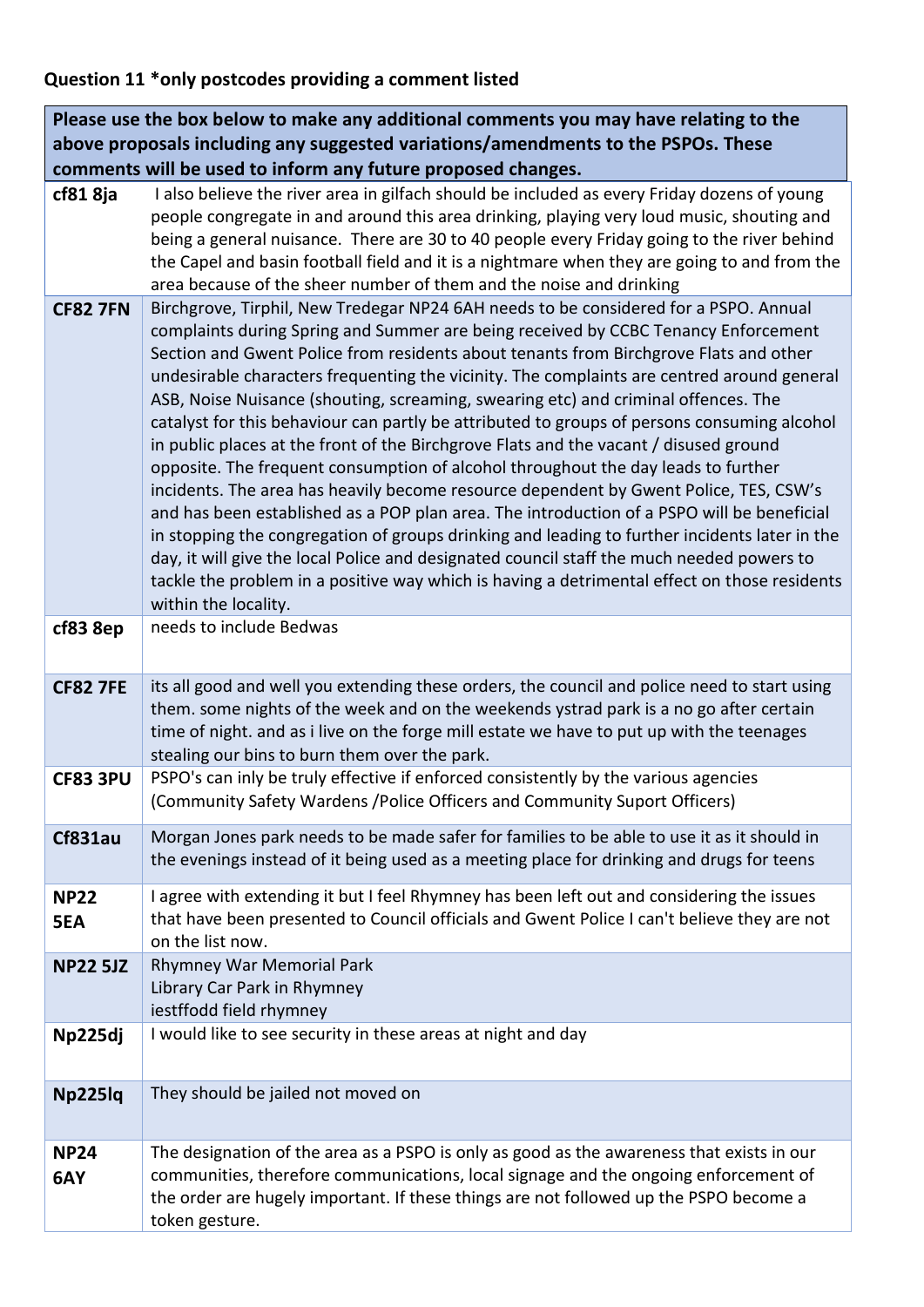| Np22 5nb           | The amounts of youngsters drinking is starting to get out of hand. They are intimidating,<br>abusive and due to their age they shouldn't even be drinking. I shouldn't have to fear going<br>to my property at night and wondering whether my door is going to be safe through by<br>some children                                    |
|--------------------|---------------------------------------------------------------------------------------------------------------------------------------------------------------------------------------------------------------------------------------------------------------------------------------------------------------------------------------|
| <b>CF83 3AY</b>    | Community police will need to visit these areas on a regular basis to enforce these public<br>space protection orders.                                                                                                                                                                                                                |
| cf83 3bb           | these proposals will not have a detrimental effect on people who are law abiding                                                                                                                                                                                                                                                      |
| <b>CF832NU</b>     | Laws must be upheld and people who break them punished                                                                                                                                                                                                                                                                                |
| Cf83 4ep           | Abertridwr & Senghenydd needs more patrolling as there is a lot of Drug abuse going on in<br>there area                                                                                                                                                                                                                               |
| Cf83 2qr           | I would like to see a PSPO added which covers the area near Energlyn train station                                                                                                                                                                                                                                                    |
| <b>Cf83 3nu</b>    | I have said all I need to say, thanks.                                                                                                                                                                                                                                                                                                |
| <b>CF83 3JB</b>    | Morgan Jones Park in Caerphilly is an area of concern for drinking. This should be tightened<br>up.                                                                                                                                                                                                                                   |
| <b>CF81 8QP</b>    | IT WOULD BE USEFUL IF THE ORDERS WERE INFORCED WITH SOME GREATER REGULARITY,<br>MUCH OF THIS TYPE OF ANTI SOCIAL BEHAVOIUR GOES UNPUNISHED, THE RESIDENTS<br>HAVE NOW BECOME SO USED TO A.S.B IT HAS NOW BECOME THE NORM                                                                                                              |
| <b>NP11 7PF</b>    | More help is needed in Crosskeys as the antisocial behaviour is getting beyond and with<br>the behaviour from the residents of the solar strand and the Westwood villas it can be<br>quite scary                                                                                                                                      |
| Cf83 1bw           | The areas should be extended to include Morgan Jones park in Caerphilly                                                                                                                                                                                                                                                               |
| <b>NP12</b><br>3QW | Hopefully more locations throughout Caerphilly County Borough can be included as time<br>goes on. Everyone should be able to feel 'safe' when out in public areas.                                                                                                                                                                    |
| <b>Np117at</b>     | Please think about adding Crosskeys corner and train station to the list as the kids hang<br>around here every night from all areas causing mayhem.                                                                                                                                                                                   |
| Cf831ap            | What about Morgan Jones Park? Being verbally abused by teenaged sitting loitering around<br>drinking littering you name it they're doing it.                                                                                                                                                                                          |
| <b>Cf83 3RT</b>    | Education,, when I spoke to children who wanted come see fire engines arrive to put out<br>bin fires in the parks plus surrounding area, they were not aware what was burning or that<br>smoke from fires is can be extremely li<br>dangerous.<br>Also keeping environment and water clean for our health and food to grow education. |
| <b>NP12</b><br>3AE | could the above proposals be added onto Cefn fforest and Pengam Eco Park, including<br>Dylan Avenue as this is the main entrance to the park.                                                                                                                                                                                         |
| <b>NP115FA</b>     | These children hang around the old post office that houses ex criminals a lot.                                                                                                                                                                                                                                                        |
| <b>CF83 3FZ</b>    | More dog bins would be good                                                                                                                                                                                                                                                                                                           |